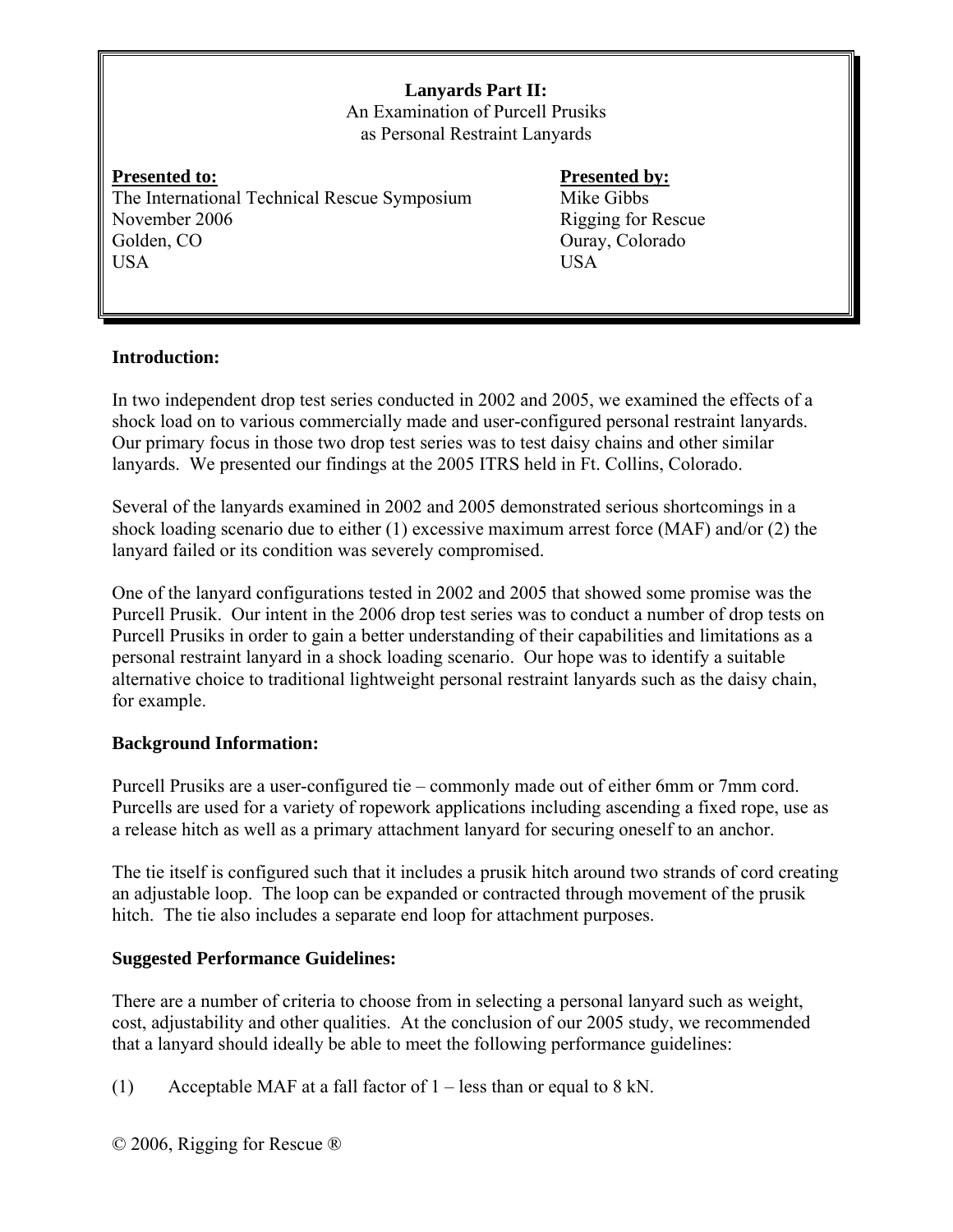(2) Lanyard integrity OK at a fall factor of 1

Our testing was geared towards examining the Purcell Prusik against those performance guidelines.

### **Test Method:**

Rather than attempt to duplicate the test method of any particular standard or regulatory agency, we chose instead to test the various lanyards in a manner that:

- (1) was representative of what could take place in the field of use.
- (2) would provide some indications as to the capabilities and/or limitations.

The purpose of this study was twofold:

- (1) to examine the magnitude of peak forces on Purcell Prusiks in a dynamic event at various fall factors.
- (2) to examine the integrity of the connection on Purcell Prusiks in a dynamic event at various fall factors.

All of the drop tests conducted included a free fall of the test mass. This was done in order to simulate a climber or rescuer falling from a stance in which they had some slack in their primary lanyard attachment. Scenarios could include standing up to adjust some rigging while at a belay station, lanyard climbing a ladder on a tower rescue or a litter attendant scrambling up on to the side of the litter to adjust some rigging during a vertical lower/raise operation.

The parameters we examined were:

- (1) lanyard make, model & construction
- (2) lanyard material  $&$  size
- (3) mass
- (4) fall factor

All of the drop tests were conducted using a rigid test mass and a rigid anchor beam. The lanyards tested were new and unused.

All of the Purcell Prusiks were tied using 350cm (per Purcell) of 6mm cord from two different manufacturers – Sterling and PMI. The Purcells were all tied with a 3-wrap prusik hitch. The knots were all set by the same person using body weight to cinch them tight.

The drops were conducted with a 100 kg mass ( $\approx$  224 lbs.). The 100 kg mass was selected to represent a rescuer. This amount is on par with that used in testing by the British Columbia Council of Technical Rescue to represent a 'mountain rescuer'.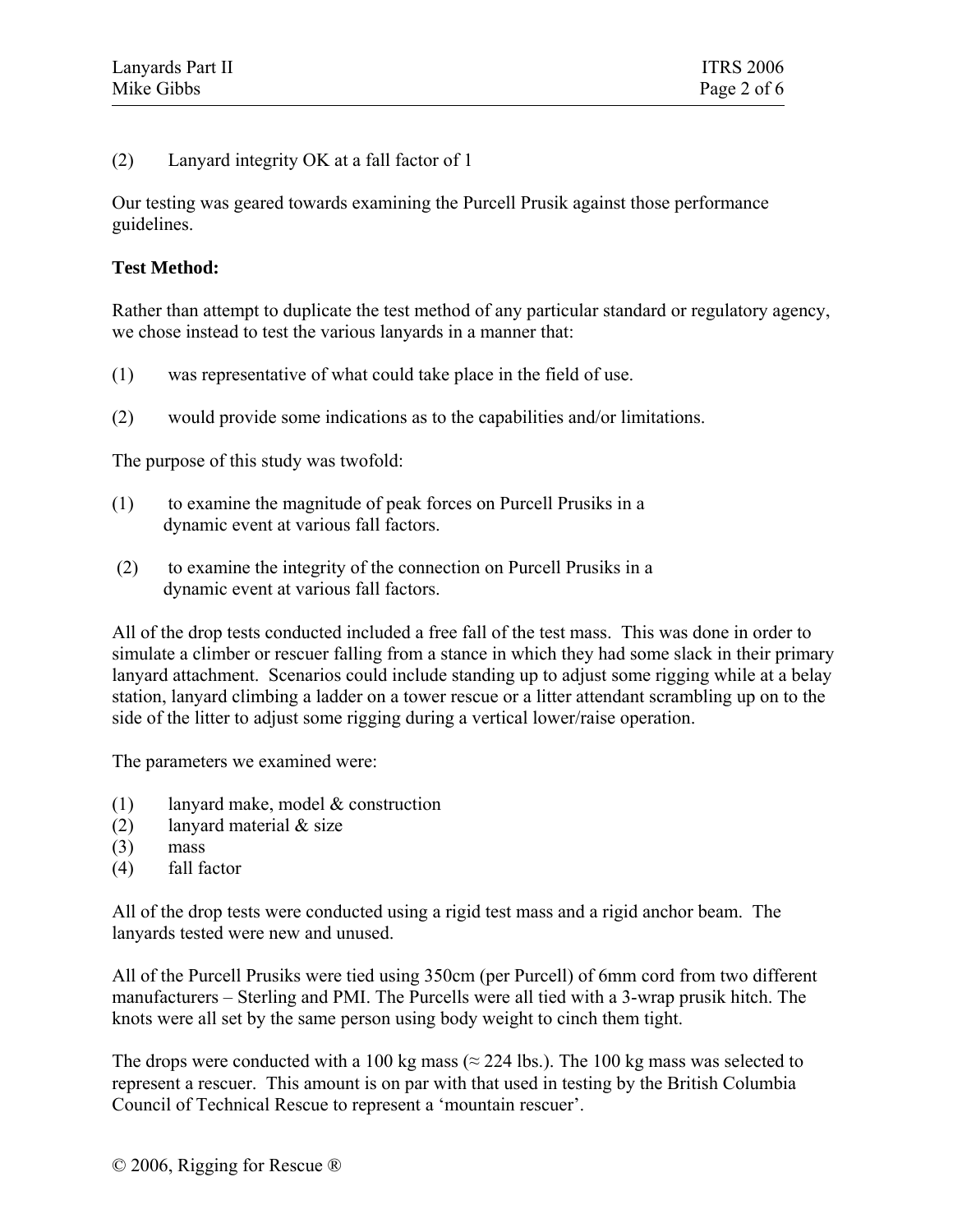| Lanyards Part II | <b>ITRS 2006</b> |
|------------------|------------------|
| Mike Gibbs       | Page 3 of 6      |

The log sheets (included in this proceedings paper-12 pages in total) from the drop test series outline the individual parameters and data points for each of the respective drop tests.

### **Null Hypothesis:**

A Purcell Prusik is incapable of being an appropriate positioning lanyard for rescue and climbing due to:

(1) unacceptable peak force values in a shock loading scenario (dynamic event) at a fall factor of 1

and/or

(2) inability to maintain its integrity (e.g. it breaks) in a shock loading scenario (dynamic event) at a fall factor of 1

### **Data Summary:**

The following are a number of charts and summary spreadsheets that are a compilation of the data from the 12 log sheets for the drop test series.

All of the force values in the right hand columns of the spreadsheets are expressed in Newtons. For example, the mean value of 7459.1 Newtons for the 39 drop tests at fall factor 1 is approximately equivalent to 7.46 kN or around 1676 lbs. force.



| 3-wrap Purcell Prusik FF1 |        |
|---------------------------|--------|
| <i>{force in Newtons}</i> |        |
|                           |        |
| Mean                      | 7459.1 |
| <b>Standard Error</b>     | 74.7   |
| Median                    | 7428.0 |
| <b>Standard Deviation</b> | 466.6  |
|                           |        |
| Minimum                   | 6321.0 |
| Maximum                   | 8488.0 |
| Count                     | 39.0   |
| Largest(1)                | 8488.0 |
| Smallest(1)               | 6321.0 |
| Confidence Level(95.0%)   | 151.2  |
|                           |        |

 $\overline{a}$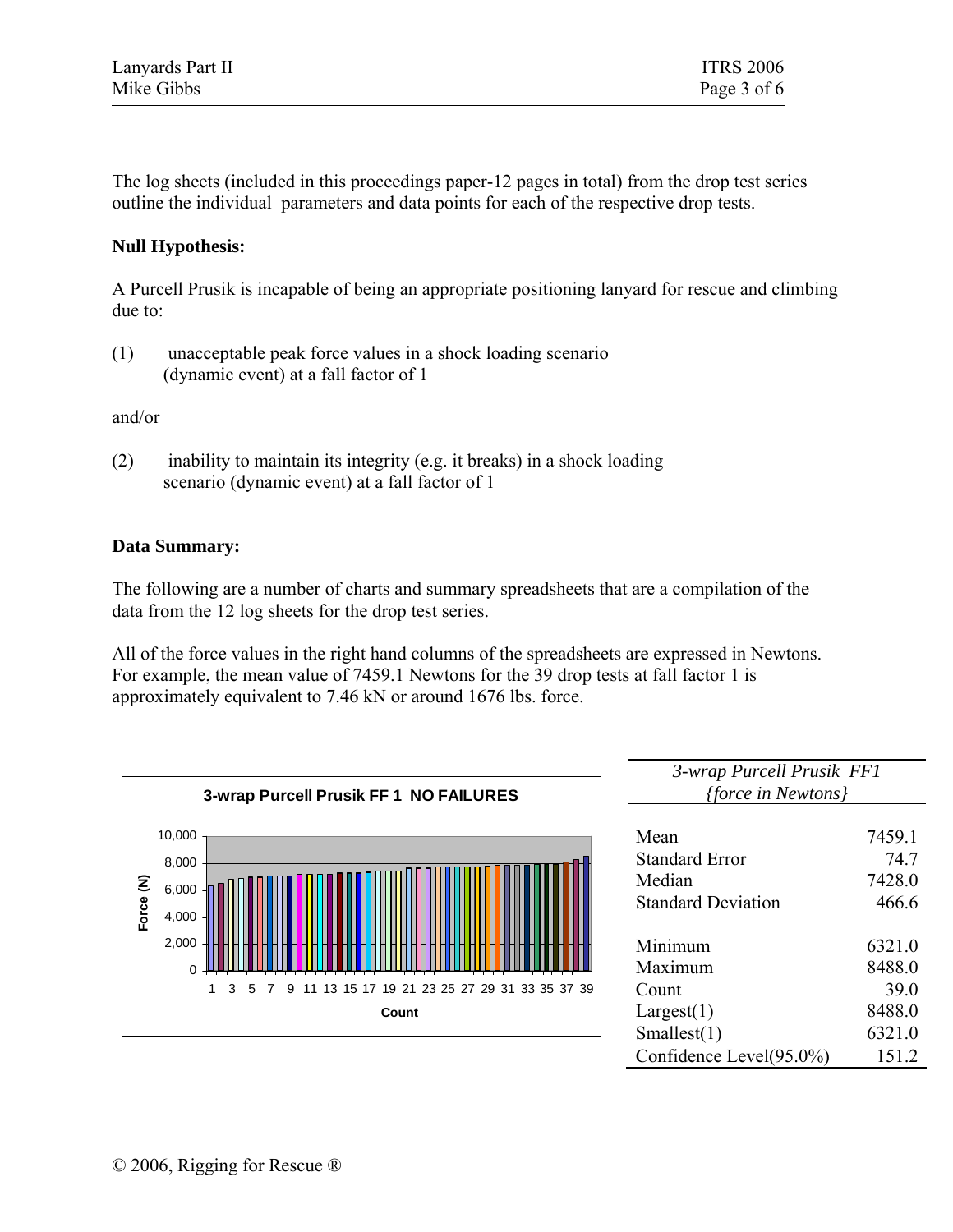

| 3-wrap Purcell Prusik FF 1.5 PASS |         |  |  |  |  |  |  |
|-----------------------------------|---------|--|--|--|--|--|--|
| {force in Newtons}                |         |  |  |  |  |  |  |
|                                   |         |  |  |  |  |  |  |
| Mean                              | 9505.5  |  |  |  |  |  |  |
| <b>Standard Error</b>             | 188.4   |  |  |  |  |  |  |
| Median                            | 9376.0  |  |  |  |  |  |  |
| <b>Standard Deviation</b>         | 799.2   |  |  |  |  |  |  |
|                                   |         |  |  |  |  |  |  |
| Minimum                           | 8196.0  |  |  |  |  |  |  |
| Maximum                           | 11100.0 |  |  |  |  |  |  |
| Count                             | 18.0    |  |  |  |  |  |  |
| Largest(1)                        | 11100.0 |  |  |  |  |  |  |
| Smallest(1)                       | 8196.0  |  |  |  |  |  |  |
| Confidence Level(95.0%)           | 397.5   |  |  |  |  |  |  |

| 3-wrap Purcell Prusik FF 1.5 FAIL |         |  |  |  |  |  |
|-----------------------------------|---------|--|--|--|--|--|
| <i>{force in Newtons}</i>         |         |  |  |  |  |  |
|                                   |         |  |  |  |  |  |
| Mean                              | 10307.5 |  |  |  |  |  |
| <b>Standard Error</b>             | 181.5   |  |  |  |  |  |
| Median                            | 10307.5 |  |  |  |  |  |
| <b>Standard Deviation</b>         | 256.7   |  |  |  |  |  |
|                                   |         |  |  |  |  |  |
| Minimum                           | 10126.0 |  |  |  |  |  |
| Maximum                           | 10489.0 |  |  |  |  |  |
| Count                             | 20      |  |  |  |  |  |
| Largest(1)                        | 10489.0 |  |  |  |  |  |
| Smallest(1)                       | 101260  |  |  |  |  |  |
| Confidence Level(95.0%)           | 23062   |  |  |  |  |  |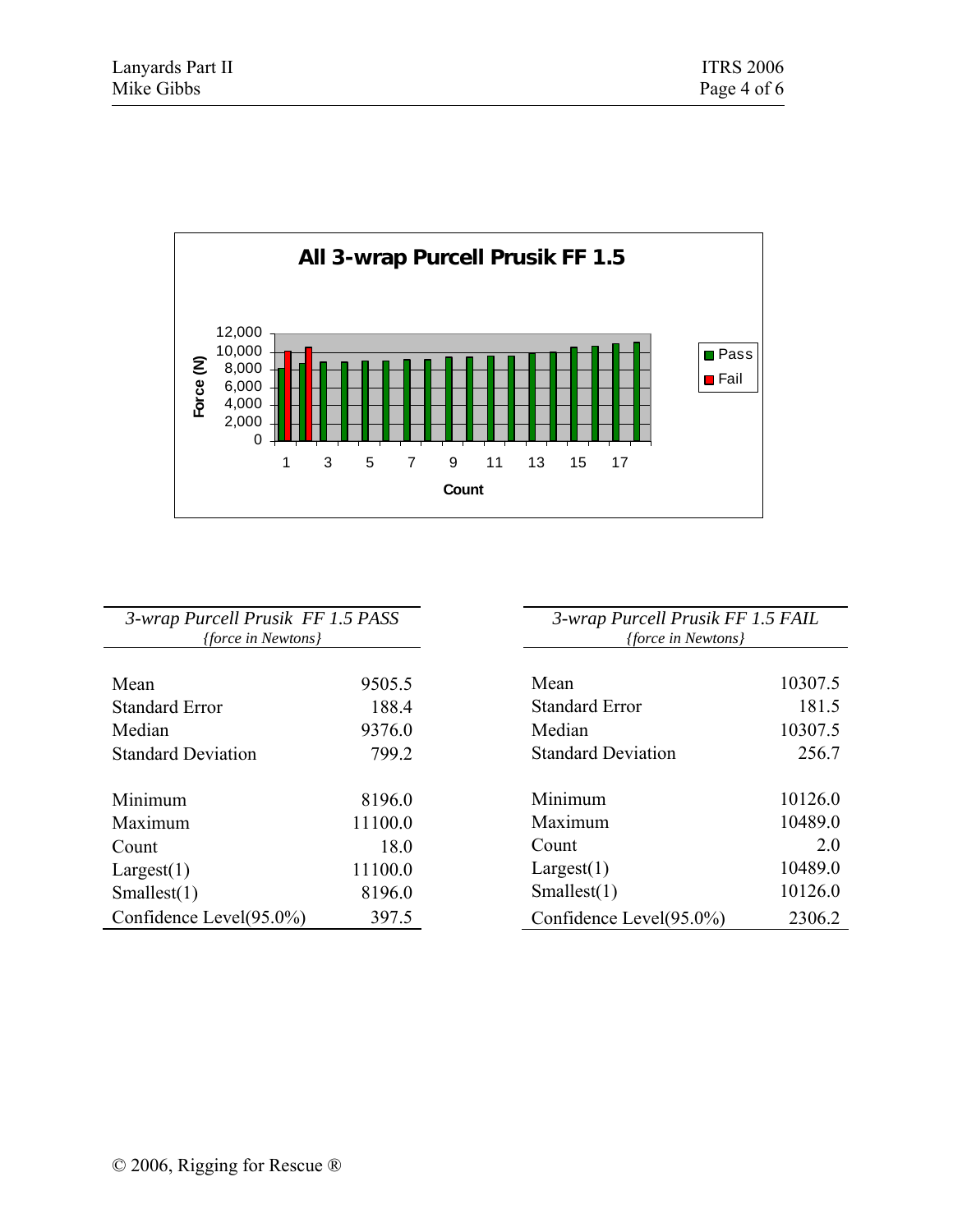| Lanyards Part II | <b>ITRS 2006</b> |
|------------------|------------------|
| Mike Gibbs       | Page 5 of 6      |

All totaled there were 64 drop tests conducted on Purcell Prusiks – 39 at fall factor 1; 20 at fall factor 1.5; and 5 at fall factor 2. All of the lanyard failures occurred at either fall factor 2 or fall factor 1.5. The smallest recorded MAF that produced a lanyard failure was 9399 N at fall factor 2.



### **Recommendations:**

No different than our conclusion generated from our previous drop test study completed in 2005: at a minimum, a primary attachment lanyard should be able to withstand a fall factor of 1.0 with acceptable levels of peak force and stopping distance, while maintaining its functionality.

The testing conducted on Purcell Prusiks was by no means a comprehensive examination. However, the testing conducted certainly suggests that a Purcell Prusik constructed out of 6mm cord with a 3-wrap prusik hitch meets the recommended lanyard performance guidelines of being able to withstand a fall factor 1 event with acceptable levels of MAF and no observable degradation of the lanyard. The testing also demonstrates that the margin over and above that minimum performance criteria is *approaching* the 50% level at fall factor 1.5.

The Purcell Prusik used as a lanyard can certainly be considered a worthwhile alternative to the traditional daisy chains and other personal restraint lanyards available in the marketplace.

The introduction of high performance fibers into climbing and rope rescue equipment has some worthwhile applications. However, the use of HMPE like Spectra ® or Dyneema ® in the construction of daisy chains or similar lanyards is simply a poor application of the materials.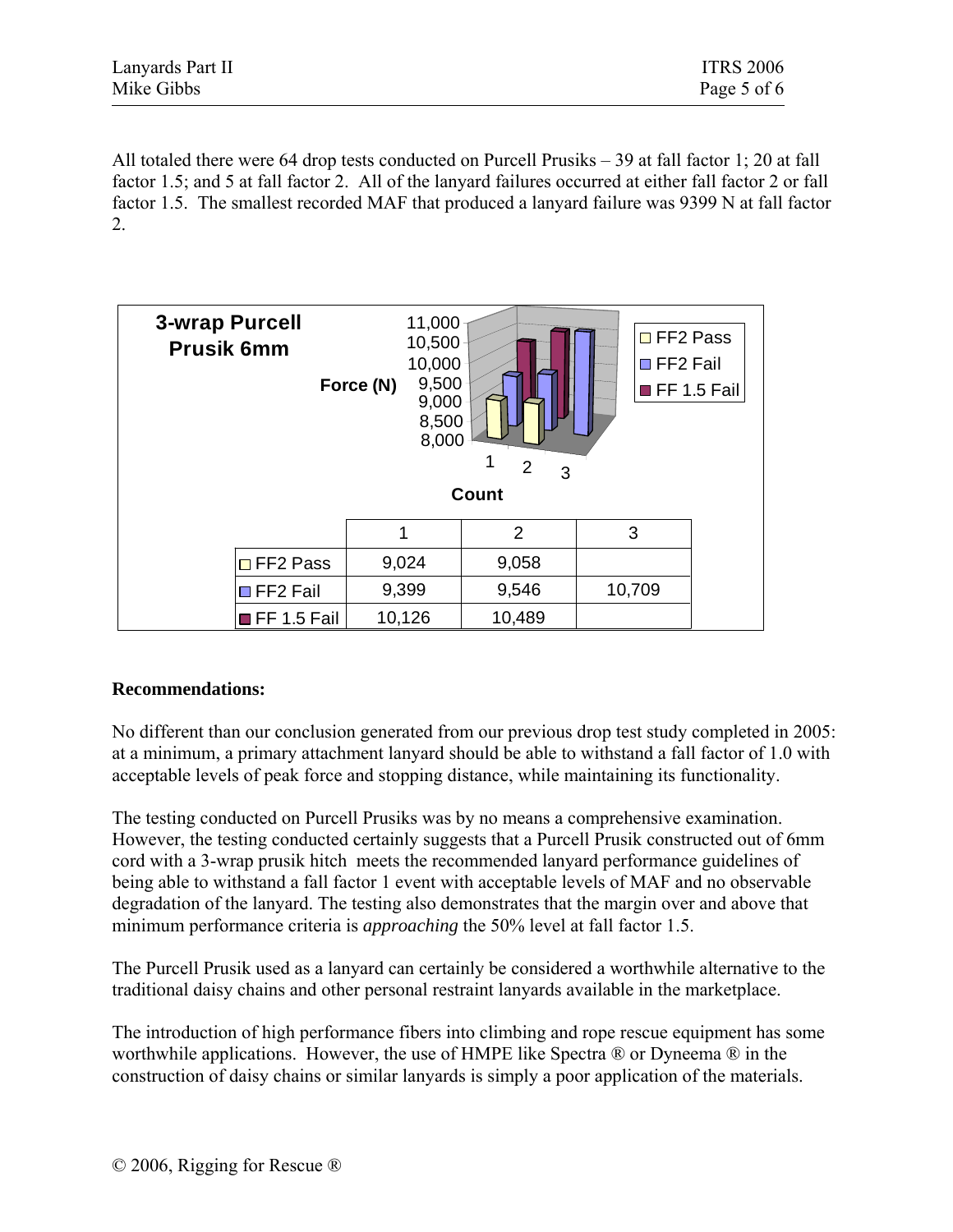The very low elongation at break and the low melting point are likely the key contributing factors to:

- (1) the high peak force values observed in our testing of lanyards constructed out of these materials.
- (2) the breaking of these same lanyard types on certain drops.

### **When selecting a lanyard either to purchase or to construct:**

- (1) avoid the use of low-elongation high performance fibers.
- (2) choose one that limits MAF to a reasonable level at least at fall factor 1. (not to exceed 8 kN)
- (3) select one that retains functionality even after a severe drop.

### **When using a lanyard as the only means of attachment to an anchor:**

(1) keep unnecessary slack out of the lanyard, thereby keeping the potential fall factor low.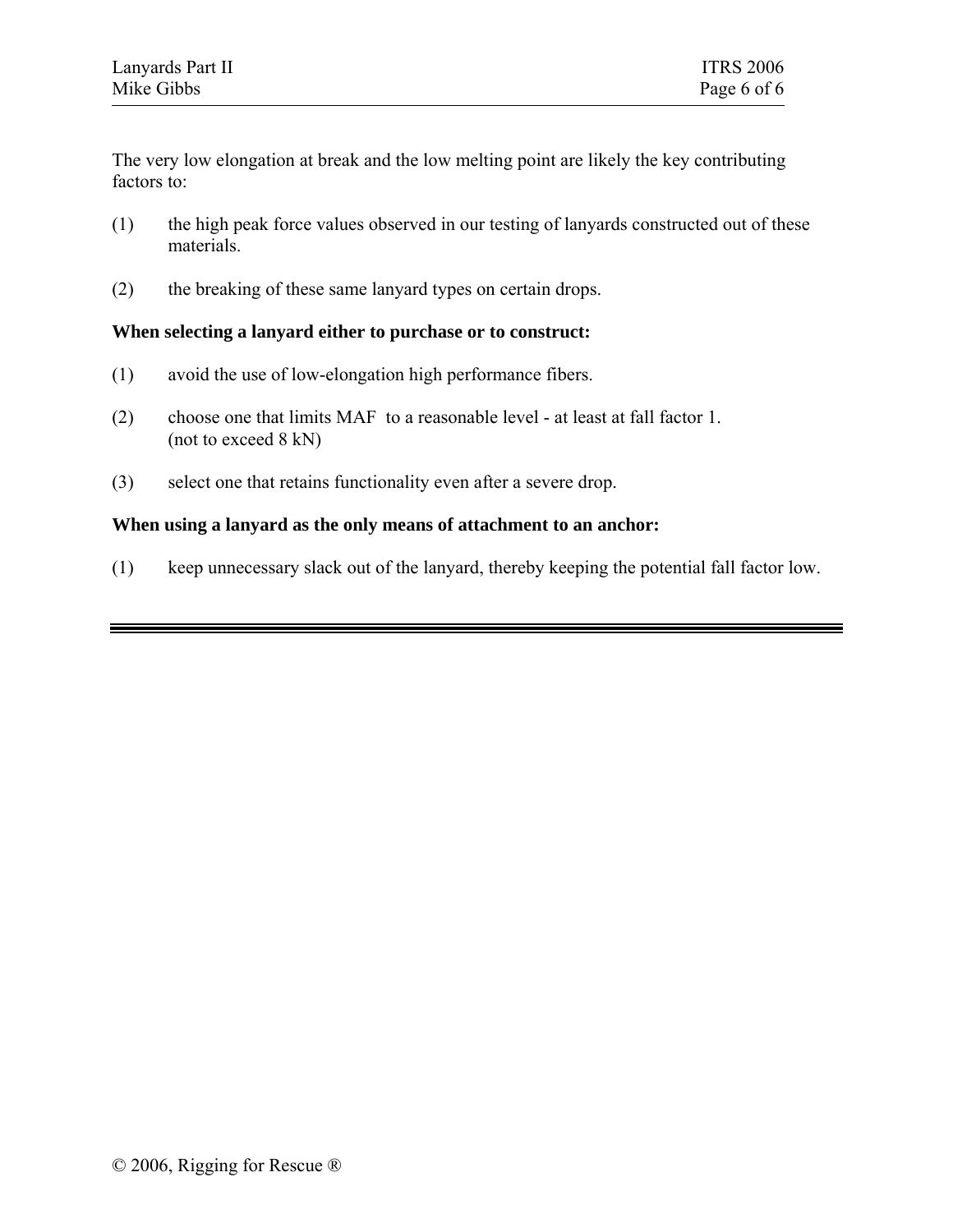| Test# | Lanyard Type:<br>model, make, color                                                                                                                                                  | Lanyard Type:<br>size, material &<br>construction | Initial<br>Unit<br>Length<br>(cm) | Mass<br>(kg) | Drop<br>Height<br>(cm) | Fall<br>Factor | Slide<br><b>Distance</b><br>(cm) | <b>Final Unit</b><br>Length (cm) | Maximum<br><b>Arrest Force</b><br>(N) |  |
|-------|--------------------------------------------------------------------------------------------------------------------------------------------------------------------------------------|---------------------------------------------------|-----------------------------------|--------------|------------------------|----------------|----------------------------------|----------------------------------|---------------------------------------|--|
| 1     | 3-wrap Purcell Prusik;<br>PMI:<br>purple/yellow                                                                                                                                      | 6mm Cord; Nylon; tied                             | 70                                | 100          | 140                    | 2              | 28.5                             | 101                              | 9024                                  |  |
|       | Comments: Light chafing on the two standing parts of cord between figure 8 knot and prusik.<br>Light fusing on the girth hitch where it is attached to the shackle of the test mass. |                                                   |                                   |              |                        |                |                                  |                                  |                                       |  |
| 2     | 3-wrap Purcell Prusik;<br>PMI;<br>purple/yellow                                                                                                                                      | 6mm Cord; Nylon; tied                             | 70                                | 100          | 140                    | 2              | 31                               | 102.5                            | 9058                                  |  |
|       | Comments: Light chafing on the two standing parts of cord between figure 8 knot and prusik.                                                                                          |                                                   |                                   |              |                        |                |                                  |                                  |                                       |  |
|       |                                                                                                                                                                                      |                                                   |                                   |              |                        |                |                                  |                                  |                                       |  |
| 3     | 3-wrap Purcell Prusik;<br>PMI:<br>purple/yellow                                                                                                                                      | 6mm Cord; Nylon; tied                             | 68.5                              | 100          | 137                    | 2              | 17                               | 102                              | 10709                                 |  |
|       | Comments: Failure on one standing part @ entrance point of figure 8 knot on the shackle side.                                                                                        |                                                   |                                   |              |                        |                |                                  |                                  |                                       |  |
|       |                                                                                                                                                                                      |                                                   |                                   |              |                        |                |                                  |                                  |                                       |  |
|       |                                                                                                                                                                                      |                                                   |                                   |              |                        |                |                                  |                                  |                                       |  |
| 4     | 3-wrap Purcell Prusik;<br>PMI:<br>purple/yellow                                                                                                                                      | 6mm Cord; Nylon; tied                             | 70                                | 100          | 140                    | 2              | 38.5                             | 111.5                            | 9399                                  |  |
|       | Comments: Failure on one standing part @ entrance point of figure 8 knot on the prusik side.                                                                                         |                                                   |                                   |              |                        |                |                                  |                                  |                                       |  |
|       |                                                                                                                                                                                      |                                                   |                                   |              |                        |                |                                  |                                  |                                       |  |
|       |                                                                                                                                                                                      |                                                   |                                   |              |                        |                |                                  |                                  |                                       |  |
| 5     | 3-wrap Purcell Prusik;<br>PMI;<br>purple/yellow                                                                                                                                      | 6mm Cord; Nylon; tied                             | 69                                | 100          | 138                    | 2              | 17                               | 110.5                            | 9546                                  |  |
|       | Comments: Failure on one standing part @ entrance point of figure 8 knot on the shackle side.                                                                                        |                                                   |                                   |              |                        |                |                                  |                                  |                                       |  |
|       |                                                                                                                                                                                      |                                                   |                                   |              |                        |                |                                  |                                  |                                       |  |
|       |                                                                                                                                                                                      |                                                   |                                   |              |                        |                |                                  |                                  |                                       |  |
| 6     | 3-wrap Purcell Prusik;<br>PMI.<br>purple/yellow                                                                                                                                      | 6mm Cord; Nylon; tied                             | 68.5                              | 100          | 68.5                   | 1              | 10                               | 89                               | 7913                                  |  |
|       | Comments: Very light chafing on the two standing parts of cord between figure 8 knot and prusik.                                                                                     |                                                   |                                   |              |                        |                |                                  |                                  |                                       |  |
|       |                                                                                                                                                                                      |                                                   |                                   |              |                        |                |                                  |                                  |                                       |  |
|       |                                                                                                                                                                                      |                                                   |                                   |              |                        |                |                                  |                                  |                                       |  |
| 7     | 3-wrap Purcell Prusik;<br>PMI:<br>purple/yellow                                                                                                                                      | 6mm Cord; Nylon; tied                             | 67.5                              | 100          | 67.5                   | 1              | 10.5                             | 90.5                             | 7939                                  |  |
|       | <b>Comments:</b> Very light chafing on the two standing parts of cord between figure 8 knot and prusik.                                                                              |                                                   |                                   |              |                        |                |                                  |                                  |                                       |  |
|       |                                                                                                                                                                                      |                                                   |                                   |              |                        |                |                                  |                                  |                                       |  |
|       |                                                                                                                                                                                      |                                                   |                                   |              |                        |                |                                  |                                  |                                       |  |
|       |                                                                                                                                                                                      |                                                   |                                   |              |                        |                |                                  |                                  |                                       |  |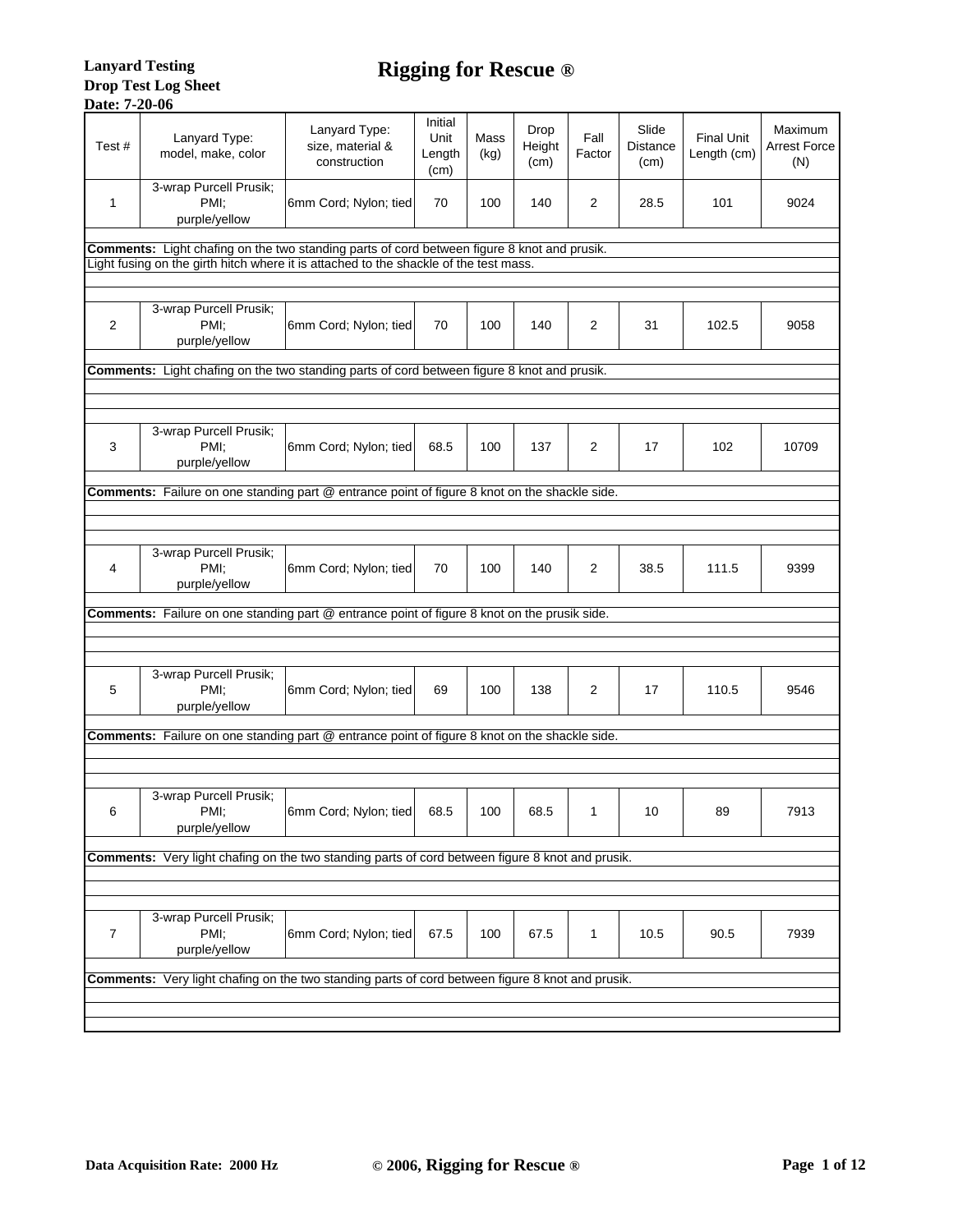| Test# | Lanyard Type:<br>model, make, color                                                                     | Lanyard Type:<br>size, material &<br>construction | Initial<br>Unit<br>Length<br>(cm) | Mass<br>(kg) | Drop<br>Height<br>(cm) | Fall<br>Factor | Slide<br><b>Distance</b><br>(cm) | <b>Final Unit</b><br>Length (cm) | Maximum<br><b>Arrest Force</b><br>(N) |
|-------|---------------------------------------------------------------------------------------------------------|---------------------------------------------------|-----------------------------------|--------------|------------------------|----------------|----------------------------------|----------------------------------|---------------------------------------|
| 8     | 3-wrap Purcell Prusik;<br>PMI:<br>purple/yellow                                                         | 6mm Cord; Nylon; tied                             | 70                                | 100          | 70                     | 1              | 12                               | 92                               | 7422                                  |
|       | <b>Comments:</b> Very light chafing on the two standing parts of cord between figure 8 knot and prusik. |                                                   |                                   |              |                        |                |                                  |                                  |                                       |
|       |                                                                                                         |                                                   |                                   |              |                        |                |                                  |                                  |                                       |
| 9     | 3-wrap Purcell Prusik;<br>PMI:<br>purple/yellow                                                         | 6mm Cord; Nylon; tied                             | 69.5                              | 100          | 69.5                   | 1              | 12.5                             | 91.5                             | 6524                                  |
|       | <b>Comments:</b> Light chafing on the two standing parts of cord between figure 8 knot and prusik.      |                                                   |                                   |              |                        |                |                                  |                                  |                                       |
|       |                                                                                                         |                                                   |                                   |              |                        |                |                                  |                                  |                                       |
|       |                                                                                                         |                                                   |                                   |              |                        |                |                                  |                                  |                                       |
| 10    | 3-wrap Purcell Prusik;<br>PMI:<br>purple/yellow                                                         | 6mm Cord; Nylon; tied                             | 68.5                              | 100          | 68.5                   | 1              | 6.5                              | 88                               | 7869                                  |
|       | <b>Comments:</b> Very light chafing on the two standing parts of cord between figure 8 knot and prusik. |                                                   |                                   |              |                        |                |                                  |                                  |                                       |
|       | Light chafing at the girth hitch location where the lanyard attaches to the test shackle.               |                                                   |                                   |              |                        |                |                                  |                                  |                                       |
|       |                                                                                                         |                                                   |                                   |              |                        |                |                                  |                                  |                                       |
| 11    | 3-wrap Purcell Prusik;<br>PMI:<br>purple/yellow                                                         | 6mm Cord; Nylon; tied                             |                                   |              |                        |                |                                  |                                  |                                       |
|       | Comments: Bad test. Test mass fall was arrested such that the girth hitch on the shackle slipped        |                                                   |                                   |              |                        |                |                                  |                                  |                                       |
|       | to the side of the shackle causing uneven loading.                                                      |                                                   |                                   |              |                        |                |                                  |                                  |                                       |
|       |                                                                                                         |                                                   |                                   |              |                        |                |                                  |                                  |                                       |
| 12    | 3-wrap Purcell Prusik;<br>PMI:<br>purple/yellow                                                         | 6mm Cord; Nylon; tied                             | 69                                | 100          | 69                     | 1              | 13.5                             | 91.5                             | 7161                                  |
|       | <b>Comments:</b> Light chafing on the two standing parts of cord between figure 8 knot and prusik.      |                                                   |                                   |              |                        |                |                                  |                                  |                                       |
|       |                                                                                                         |                                                   |                                   |              |                        |                |                                  |                                  |                                       |
|       |                                                                                                         |                                                   |                                   |              |                        |                |                                  |                                  |                                       |
|       | 3-wrap Purcell Prusik;                                                                                  |                                                   |                                   |              |                        |                |                                  |                                  |                                       |
| 13    | PMI;<br>purple/yellow                                                                                   | 6mm Cord; Nylon; tied                             |                                   |              |                        |                |                                  |                                  |                                       |
|       | Comments: Bad test. Test mass fall was arrested such that the girth hitch on the shackle slipped        |                                                   |                                   |              |                        |                |                                  |                                  |                                       |
|       | to the side of the shackle causing uneven loading. Same as Drop #11.                                    |                                                   |                                   |              |                        |                |                                  |                                  |                                       |
|       |                                                                                                         |                                                   |                                   |              |                        |                |                                  |                                  |                                       |
| 14    | 3-wrap Purcell Prusik;<br>PMI:<br>purple/yellow                                                         | 6mm Cord; Nylon; tied                             | 68                                | 100          | 68                     | 1              | 11                               | 90.5                             | 7815                                  |
|       | <b>Comments:</b> Light chafing on the two standing parts of cord between figure 8 knot and prusik.      |                                                   |                                   |              |                        |                |                                  |                                  |                                       |
|       | Light chafing at the girth hitch location where the lanyard attaches to the test shackle.               |                                                   |                                   |              |                        |                |                                  |                                  |                                       |
|       |                                                                                                         |                                                   |                                   |              |                        |                |                                  |                                  |                                       |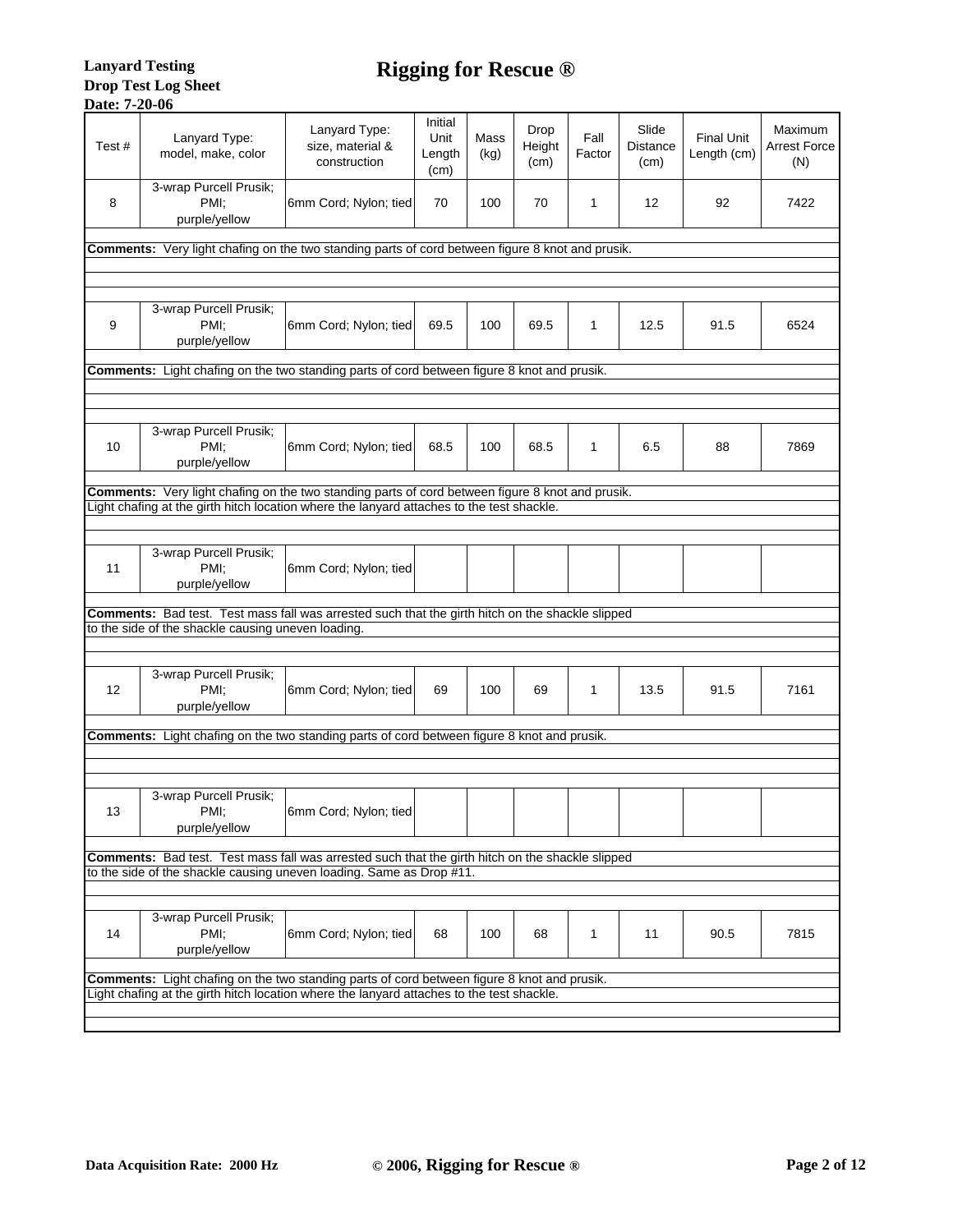| Test# | Lanyard Type:<br>model, make, color                                                                     | Lanyard Type:<br>size, material &<br>construction | Initial<br>Unit<br>Length<br>(cm) | Mass<br>(kg) | Drop<br>Height<br>(cm) | Fall<br>Factor | Slide<br><b>Distance</b><br>(cm) | <b>Final Unit</b><br>Length (cm) | Maximum<br><b>Arrest Force</b><br>(N) |
|-------|---------------------------------------------------------------------------------------------------------|---------------------------------------------------|-----------------------------------|--------------|------------------------|----------------|----------------------------------|----------------------------------|---------------------------------------|
| 15    | 3-wrap Purcell Prusik;<br>PMI:<br>purple/yellow                                                         | 6mm Cord; Nylon; tied                             | 68                                | 100          | 68                     | 1              | 13                               | 90.5                             | 7277                                  |
|       | Comments: Very light chafing on the two standing parts of cord between figure 8 knot and prusik.        |                                                   |                                   |              |                        |                |                                  |                                  |                                       |
|       |                                                                                                         |                                                   |                                   |              |                        |                |                                  |                                  |                                       |
| 16    | 3-wrap Purcell Prusik;<br>PMI:<br>purple/yellow                                                         | 6mm Cord; Nylon; tied                             | 70                                | 100          | 70                     | 1              | 11.5                             | 92                               | 7671                                  |
|       | Comments: Very light chafing on the two standing parts of cord between figure 8 knot and prusik.        |                                                   |                                   |              |                        |                |                                  |                                  |                                       |
|       | Light chafing at the girth hitch location where the lanyard attaches to the test shackle.               |                                                   |                                   |              |                        |                |                                  |                                  |                                       |
|       | 3-wrap Purcell Prusik;                                                                                  |                                                   |                                   |              |                        |                |                                  |                                  |                                       |
| 17    | PMI:<br>purple/yellow                                                                                   | 6mm Cord; Nylon; tied                             | 66.5                              | 100          | 66.5                   | 1              | 12                               | 88                               | 7428                                  |
|       | <b>Comments:</b> Very light chafing on the two standing parts of cord between figure 8 knot and prusik. |                                                   |                                   |              |                        |                |                                  |                                  |                                       |
|       |                                                                                                         |                                                   |                                   |              |                        |                |                                  |                                  |                                       |
|       |                                                                                                         |                                                   |                                   |              |                        |                |                                  |                                  |                                       |
| 18    | 3-wrap Purcell Prusik;<br>Sterling;<br>yellow/black                                                     | 6mm Cord; Nylon; tied                             | 68                                | 100          | 68                     | 1              | 12                               | 89.5                             | 7737                                  |
|       | Comments: Light chafing on the two standing parts of cord between figure 8 knot and prusik.             |                                                   |                                   |              |                        |                |                                  |                                  |                                       |
|       |                                                                                                         |                                                   |                                   |              |                        |                |                                  |                                  |                                       |
| 19    | 3-wrap Purcell Prusik;<br>Sterling;<br>yellow/black                                                     | 6mm Cord; Nylon; tied                             | 72                                | 100          | 72                     | 1              | 23                               | 98                               | 8488                                  |
|       | Comments: Moderate to heavy chafing on the two standing parts of cord between figure 8 knot and prusik. |                                                   |                                   |              |                        |                |                                  |                                  |                                       |
|       |                                                                                                         |                                                   |                                   |              |                        |                |                                  |                                  |                                       |
|       |                                                                                                         |                                                   |                                   |              |                        |                |                                  |                                  |                                       |
| 20    | 3-wrap Purcell Prusik;<br>Sterling;<br>yellow/black                                                     | 6mm Cord; Nylon; tied                             | 70                                | 100          | 70                     | 1              | 20                               | 93.5                             | 7064                                  |
|       | Comments: Moderate chafing on the two standing parts of cord between figure 8 knot and prusik.          |                                                   |                                   |              |                        |                |                                  |                                  |                                       |
|       |                                                                                                         |                                                   |                                   |              |                        |                |                                  |                                  |                                       |
| 21    | 3-wrap Purcell Prusik;<br>Sterling;<br>yellow/black                                                     | 6mm Cord; Nylon; tied                             | 71.5                              | 100          | 71.5                   | $\mathbf{1}$   | 25                               | 97.5                             | 6321                                  |
|       |                                                                                                         |                                                   |                                   |              |                        |                |                                  |                                  |                                       |
|       | Comments: Moderate chafing on the two standing parts of cord between figure 8 knot and prusik.          |                                                   |                                   |              |                        |                |                                  |                                  |                                       |
|       |                                                                                                         |                                                   |                                   |              |                        |                |                                  |                                  |                                       |
|       |                                                                                                         |                                                   |                                   |              |                        |                |                                  |                                  |                                       |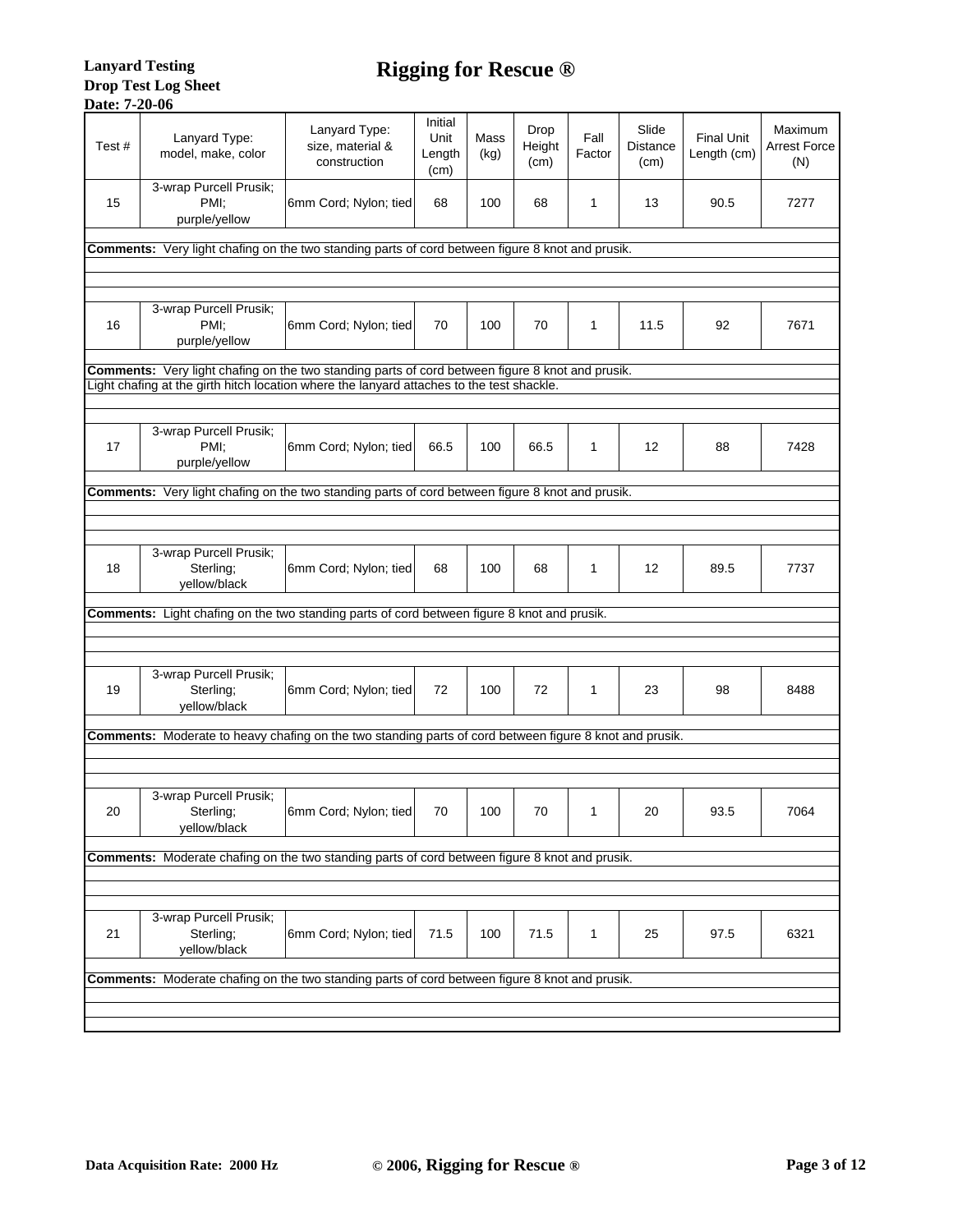| Test# | Lanyard Type:<br>model, make, color                                                                                                                                                      | Lanyard Type:<br>size, material &<br>construction | Initial<br>Unit<br>Length<br>(cm) | Mass<br>(kg) | Drop<br>Height<br>(cm) | Fall<br>Factor | Slide<br><b>Distance</b><br>(cm) | <b>Final Unit</b><br>Length (cm) | Maximum<br>Arrest Force<br>(N) |
|-------|------------------------------------------------------------------------------------------------------------------------------------------------------------------------------------------|---------------------------------------------------|-----------------------------------|--------------|------------------------|----------------|----------------------------------|----------------------------------|--------------------------------|
| 22    | 3-wrap Purcell Prusik;<br>Sterling;<br>yellow/black                                                                                                                                      | 6mm Cord; Nylon; tied                             | 71                                | 100          | 71                     | 1              | 20.5                             | 94.5                             | 6825                           |
|       | Comments: Moderate chafing on the two standing parts of cord between figure 8 knot and prusik.                                                                                           |                                                   |                                   |              |                        |                |                                  |                                  |                                |
|       |                                                                                                                                                                                          |                                                   |                                   |              |                        |                |                                  |                                  |                                |
| 23    | 3-wrap Purcell Prusik;<br>Sterling;<br>yellow/black                                                                                                                                      | 6mm Cord; Nylon; tied                             | 70.5                              | 100          | 70.5                   | 1              | 23.5                             | 95                               | 7231                           |
|       | Comments: Light / Moderate chafing on the two standing parts of cord between figure 8 knot and prusik.                                                                                   |                                                   |                                   |              |                        |                |                                  |                                  |                                |
|       |                                                                                                                                                                                          |                                                   |                                   |              |                        |                |                                  |                                  |                                |
|       | 3-wrap Purcell Prusik;                                                                                                                                                                   |                                                   |                                   |              |                        |                |                                  |                                  |                                |
| 24    | Sterling;<br>yellow/black                                                                                                                                                                | 6mm Cord; Nylon; tied                             | 70.5                              | 100          | 70.5                   | 1              | 19.5                             | 93                               | 7211                           |
|       | Comments: Light / Moderate chafing on the two standing parts of cord between figure 8 knot and prusik.                                                                                   |                                                   |                                   |              |                        |                |                                  |                                  |                                |
|       |                                                                                                                                                                                          |                                                   |                                   |              |                        |                |                                  |                                  |                                |
|       |                                                                                                                                                                                          |                                                   |                                   |              |                        |                |                                  |                                  |                                |
| 25    | 3-wrap Purcell Prusik;<br>Sterling;<br>yellow/black                                                                                                                                      | 6mm Cord; Nylon; tied                             | 70                                | 100          | 70                     | 1              | 12.5                             | 88.5                             | 8080                           |
|       | Comments: Light chafing on the two standing parts of cord between figure 8 knot and prusik.<br>Light chafing at the girth hitch location where the lanyard attaches to the test shackle. |                                                   |                                   |              |                        |                |                                  |                                  |                                |
|       |                                                                                                                                                                                          |                                                   |                                   |              |                        |                |                                  |                                  |                                |
| 26    | 3-wrap Purcell Prusik;<br>Sterling;<br>yellow/black                                                                                                                                      | 6mm Cord; Nylon; tied                             | 70.5                              | 100          | 70.5                   | 1              | 23                               | 95.5                             | 7642                           |
|       | Comments: Light / Moderate chafing on the two standing parts of cord between figure 8 knot and prusik.                                                                                   |                                                   |                                   |              |                        |                |                                  |                                  |                                |
|       |                                                                                                                                                                                          |                                                   |                                   |              |                        |                |                                  |                                  |                                |
| 27    | 3-wrap Purcell Prusik;<br>Sterling;<br>yellow/black                                                                                                                                      | 6mm Cord; Nylon; tied                             | 71.5                              | 100          | 71.5                   | 1              | 20.5                             | 94.5                             | 7613                           |
|       | Comments: Light / Moderate chafing on the two standing parts of cord between figure 8 knot and prusik.                                                                                   |                                                   |                                   |              |                        |                |                                  |                                  |                                |
|       |                                                                                                                                                                                          |                                                   |                                   |              |                        |                |                                  |                                  |                                |
|       |                                                                                                                                                                                          |                                                   |                                   |              |                        |                |                                  |                                  |                                |
| 28    | PAS; Metolius; Black                                                                                                                                                                     | "Monster Webbing";<br>Dyneema/Nylon Blend         | 94                                | 100          | 94                     | 1              | <b>NA</b>                        | 107                              | 20219                          |
|       | <b>Comments:</b> Fusing on the first and second chain links (proximal to the test mass side).                                                                                            |                                                   |                                   |              |                        |                |                                  |                                  |                                |
|       |                                                                                                                                                                                          |                                                   |                                   |              |                        |                |                                  |                                  |                                |
|       |                                                                                                                                                                                          |                                                   |                                   |              |                        |                |                                  |                                  |                                |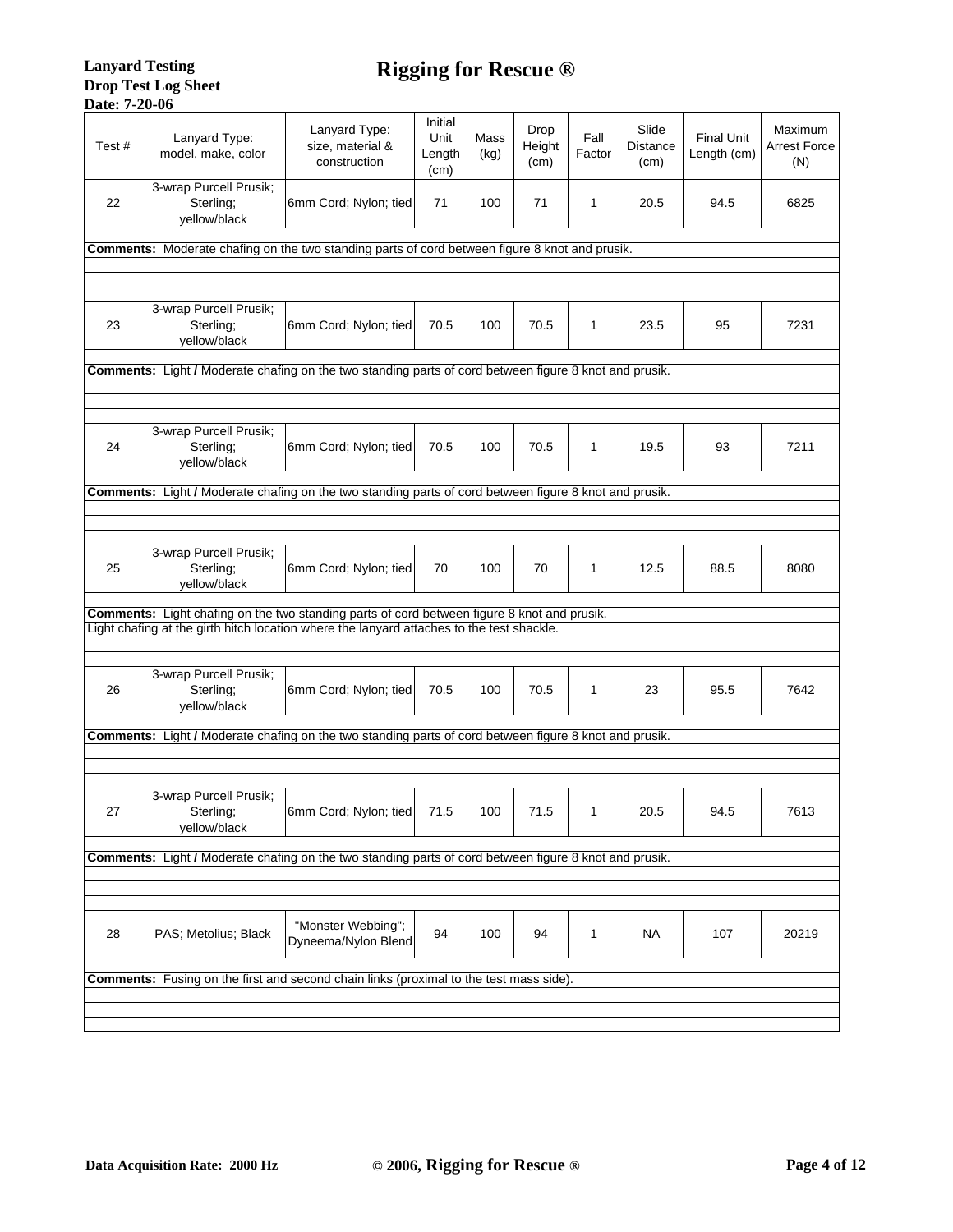| Lanyard Type:<br>Lanyard Type:<br>size, material &<br>Test#<br>model, make, color<br>construction        | Initial<br>Unit<br>Length<br>(cm) | Mass<br>(kg) | Drop<br>Height<br>(cm) | Fall<br>Factor | Slide<br><b>Distance</b><br>(cm) | <b>Final Unit</b><br>Length (cm) | Maximum<br>Arrest Force<br>(N) |
|----------------------------------------------------------------------------------------------------------|-----------------------------------|--------------|------------------------|----------------|----------------------------------|----------------------------------|--------------------------------|
| "Monster Webbing";<br>29<br>PAS; Metolius; Black<br>Dyneema/Nylon Blend                                  | 94                                | 100          | 117.5                  | 1.25           | NA                               | Failure                          | 17068                          |
| <b>Comments:</b> Failure of lanyard.                                                                     |                                   |              |                        |                |                                  |                                  |                                |
|                                                                                                          |                                   |              |                        |                |                                  |                                  |                                |
|                                                                                                          |                                   |              |                        |                |                                  |                                  |                                |
| "Monster Webbing";<br>30<br>PAS; Metolius; Black<br>Dyneema/Nylon Blend                                  | 94                                | 100          | 94                     | 1              | NA                               | 106.5                            | 19578                          |
| <b>Comments:</b> No visible damage.                                                                      |                                   |              |                        |                |                                  |                                  |                                |
|                                                                                                          |                                   |              |                        |                |                                  |                                  |                                |
|                                                                                                          |                                   |              |                        |                |                                  |                                  |                                |
| "Monster Webbing";<br>31<br>PAS; Metolius; Black<br>Dyneema/Nylon Blend                                  | 94                                | 100          | 105.75                 | 1.125          | NA                               |                                  |                                |
| Comments: Bad test. Not a clean release of the test mass. Test mass got twisted during release;          |                                   |              |                        |                |                                  |                                  |                                |
| likely due to ring on quick release mechanism getting hung up on something during the drop.              |                                   |              |                        |                |                                  |                                  |                                |
|                                                                                                          |                                   |              |                        |                |                                  |                                  |                                |
| Monster Daisy; Metolius;<br>32<br>Dyneema<br><b>Blue</b>                                                 | 127                               | 100          | 63.5                   | 0.5            | NA                               | 149.5                            | 11885                          |
| Comments: Fall arrested. One blown pocket mid-lanyard. Two other blown pockets near anchor side.         |                                   |              |                        |                |                                  |                                  |                                |
|                                                                                                          |                                   |              |                        |                |                                  |                                  |                                |
|                                                                                                          |                                   |              |                        |                |                                  |                                  |                                |
| Monster Daisy; Metolius;<br>33<br>Dyneema<br>Gray                                                        | 127                               | 100          | 95                     | 0.75           | NA                               | 146.5                            | 10625                          |
| <b>Comments:</b> Three blown pockets proximal to anchor side.                                            |                                   |              |                        |                |                                  |                                  |                                |
|                                                                                                          |                                   |              |                        |                |                                  |                                  |                                |
|                                                                                                          |                                   |              |                        |                |                                  |                                  |                                |
| Monster Daisy; Metolius;<br>34<br>Dyneema<br>Blue                                                        | 127                               | 100          | 127                    | 1              | <b>NA</b>                        | 164                              | 12100                          |
| Comments: Multiple blown pockets. Only one pocket failure away from catastrophic failure of the lanyard. |                                   |              |                        |                |                                  |                                  |                                |
|                                                                                                          |                                   |              |                        |                |                                  |                                  |                                |
|                                                                                                          |                                   |              |                        |                |                                  |                                  |                                |
| Monster Daisy; Metolius;<br>35<br>Dyneema<br>Blue                                                        | 127                               | 100          | 127                    | 1              | <b>NA</b>                        | 166                              | 11698                          |
| Comments: Multiple blown pockets. Only one pocket failure away from catastrophic failure of the lanyard. |                                   |              |                        |                |                                  |                                  |                                |
| Almost an identical result to Drop Test #34.                                                             |                                   |              |                        |                |                                  |                                  |                                |
|                                                                                                          |                                   |              |                        |                |                                  |                                  |                                |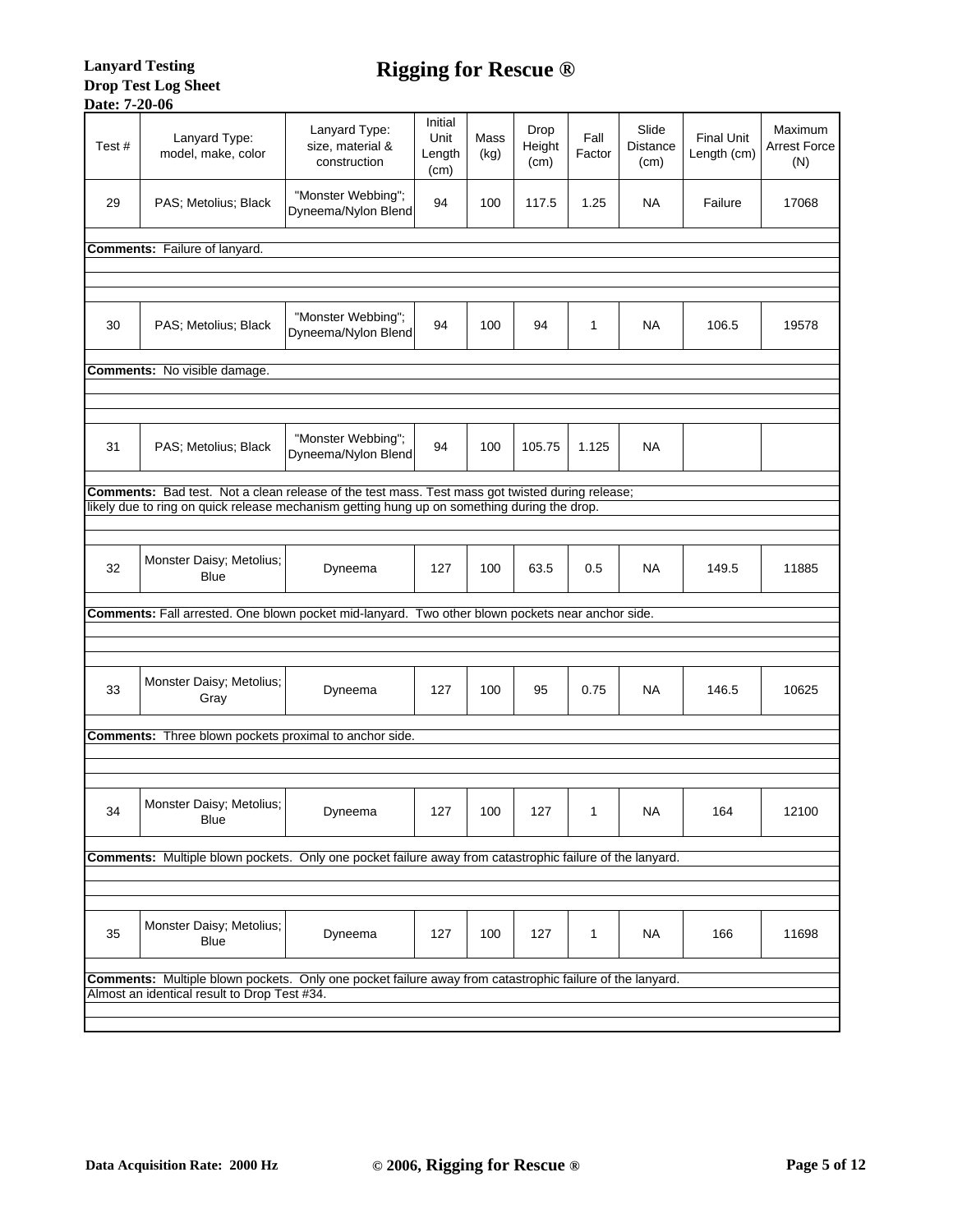#### **Lanyard Testing Drop Test Log Sheet Date: 7-20-06 and 8-1-06**

| Test# | Lanyard Type:<br>model, make, color                                                                     | Lanyard Type:<br>size, material &<br>construction | Initial<br>Unit<br>Length<br>(cm) | Mass<br>(kg) | Drop<br>Height<br>(cm) | Fall<br>Factor | Slide<br><b>Distance</b><br>(cm) | <b>Final Unit</b><br>Length (cm) | Maximum<br><b>Arrest Force</b><br>(N) |
|-------|---------------------------------------------------------------------------------------------------------|---------------------------------------------------|-----------------------------------|--------------|------------------------|----------------|----------------------------------|----------------------------------|---------------------------------------|
| 36    | Monster Daisy; Metolius;<br><b>Blue</b>                                                                 | Dyneema                                           | 127                               | 100          | 127                    | 1              | NA                               | Failure                          | 12148                                 |
|       | Comments: Failure of lanyard.                                                                           |                                                   |                                   |              |                        |                |                                  |                                  |                                       |
|       |                                                                                                         |                                                   |                                   |              |                        |                |                                  |                                  |                                       |
|       |                                                                                                         |                                                   |                                   |              |                        |                |                                  |                                  |                                       |
| 37    | Monster Daisy; Metolius;<br>Gray                                                                        | Dyneema                                           | 127                               | 100          | 95                     | 0.75           | NA                               |                                  |                                       |
|       | Comments: Bad test. Test mass fall was arrested such that the girth hitch on the shackle slipped        |                                                   |                                   |              |                        |                |                                  |                                  |                                       |
|       | to the side of the shackle causing uneven loading. Similar to Drop Tests # 11,13.                       |                                                   |                                   |              |                        |                |                                  |                                  |                                       |
|       | NOTE: This was the last drop test on 7-20-06. Drop tests #38 and on were conducted on 8-01-06.          |                                                   |                                   |              |                        |                |                                  |                                  |                                       |
| 38    | 3-wrap Purcell Prusik;<br>Sterling;<br>yellow/black                                                     | 6mm Cord; Nylon; tied                             | 71.5                              | 100          | 71.5                   | 1              | 20                               | 94                               | 7776                                  |
|       | <b>Comments:</b> Light chafing on the two standing parts of cord between figure 8 knot and prusik.      |                                                   |                                   |              |                        |                |                                  |                                  |                                       |
|       |                                                                                                         |                                                   |                                   |              |                        |                |                                  |                                  |                                       |
|       | 3-wrap Purcell Prusik;                                                                                  |                                                   |                                   |              |                        |                |                                  |                                  |                                       |
| 39    | Sterling;<br>yellow/black                                                                               | 6mm Cord; Nylon; tied                             | 69.5                              | 100          | 69.5                   | 1              |                                  |                                  |                                       |
|       | <b>Comments:</b> Bad test. Test mass fall was arrested such that the girth hitch on the shackle slipped |                                                   |                                   |              |                        |                |                                  |                                  |                                       |
|       | to the side of the shackle causing uneven loading. Similar to Drop Tests # 11,13,37.                    |                                                   |                                   |              |                        |                |                                  |                                  |                                       |
| 40    | 3-wrap Purcell Prusik;<br>Sterling;<br>yellow/black                                                     | 6mm Cord; Nylon; tied                             | 69.5                              | 100          | 69.5                   | 1              | 21.5                             | 94.5                             | 7851                                  |
|       | <b>Comments:</b> Light chafing on the two standing parts of cord between figure 8 knot and prusik.      |                                                   |                                   |              |                        |                |                                  |                                  |                                       |
|       |                                                                                                         |                                                   |                                   |              |                        |                |                                  |                                  |                                       |
|       |                                                                                                         |                                                   |                                   |              |                        |                |                                  |                                  |                                       |
| 41    | 3-wrap Purcell Prusik;<br>Sterling;<br>yellow/black                                                     | 6mm Cord; Nylon; tied                             | 69.5                              | 100          | 69.5                   | 1              | 26.5                             | 96                               | 7887                                  |
|       | <b>Comments:</b> Light chafing on the two standing parts of cord between figure 8 knot and prusik.      |                                                   |                                   |              |                        |                |                                  |                                  |                                       |
|       |                                                                                                         |                                                   |                                   |              |                        |                |                                  |                                  |                                       |
|       | 3-wrap Purcell Prusik;                                                                                  |                                                   |                                   |              |                        |                |                                  |                                  |                                       |
| 42    | Sterling;<br>yellow/black                                                                               | 6mm Cord; Nylon; tied                             | 72.5                              | 100          | 72.5                   | 1              | 25                               | 96                               | 6998                                  |
|       | Comments: Light chafing on the two standing parts of cord between figure 8 knot and prusik.             |                                                   |                                   |              |                        |                |                                  |                                  |                                       |
|       |                                                                                                         |                                                   |                                   |              |                        |                |                                  |                                  |                                       |
|       |                                                                                                         |                                                   |                                   |              |                        |                |                                  |                                  |                                       |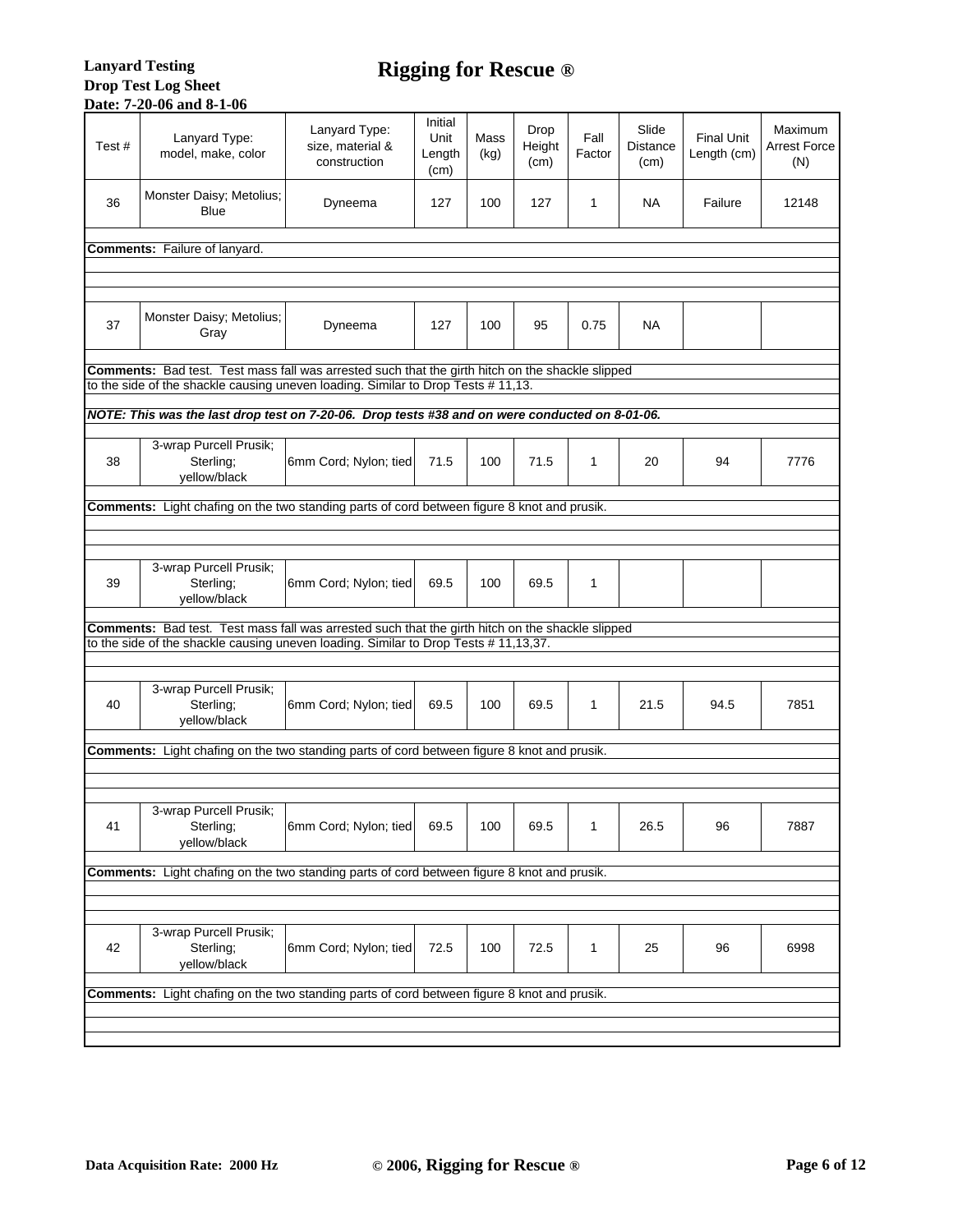| Test# | Lanyard Type:<br>model, make, color                                                                | Lanyard Type:<br>size, material &<br>construction | Initial<br>Unit<br>Length<br>(cm) | Mass<br>(kg) | Drop<br>Height<br>(cm) | Fall<br>Factor | Slide<br><b>Distance</b><br>(cm) | <b>Final Unit</b><br>Length (cm) | Maximum<br><b>Arrest Force</b><br>(N) |
|-------|----------------------------------------------------------------------------------------------------|---------------------------------------------------|-----------------------------------|--------------|------------------------|----------------|----------------------------------|----------------------------------|---------------------------------------|
| 43    | 3-wrap Purcell Prusik;<br>Sterling:<br>yellow/black                                                | 6mm Cord; Nylon; tied                             | 70.5                              | 100          | 70.5                   | 1              | 18.5                             | 92.5                             | 7679                                  |
|       | Comments: Light chafing on the two standing parts of cord between figure 8 knot and prusik.        |                                                   |                                   |              |                        |                |                                  |                                  |                                       |
|       |                                                                                                    |                                                   |                                   |              |                        |                |                                  |                                  |                                       |
|       |                                                                                                    |                                                   |                                   |              |                        |                |                                  |                                  |                                       |
| 44    | 3-wrap Purcell Prusik;<br>Sterling:<br>yellow/black                                                | 6mm Cord; Nylon; tied                             | 71.5                              | 100          | 71.5                   | 1              | 16.5                             | 93                               | 6853                                  |
|       | Comments: Light chafing on the two standing parts of cord between figure 8 knot and prusik.        |                                                   |                                   |              |                        |                |                                  |                                  |                                       |
|       |                                                                                                    |                                                   |                                   |              |                        |                |                                  |                                  |                                       |
|       |                                                                                                    |                                                   |                                   |              |                        |                |                                  |                                  |                                       |
| 45    | 3-wrap Purcell Prusik;<br>Sterling;<br>yellow/black                                                | 6mm Cord; Nylon; tied                             | 70.5                              | 100          | 70.5                   | 1              | 19.5                             | 93.5                             | 7601                                  |
|       | <b>Comments:</b> Light chafing on the two standing parts of cord between figure 8 knot and prusik. |                                                   |                                   |              |                        |                |                                  |                                  |                                       |
|       |                                                                                                    |                                                   |                                   |              |                        |                |                                  |                                  |                                       |
|       |                                                                                                    |                                                   |                                   |              |                        |                |                                  |                                  |                                       |
| 46    | 3-wrap Purcell Prusik;<br>Sterling;<br>yellow/black                                                | 6mm Cord; Nylon; tied                             | 70                                | 100          | 70                     | 1              | 17.5                             | 90.5                             | 7065                                  |
|       | Comments: Light chafing on the two standing parts of cord between figure 8 knot and prusik.        |                                                   |                                   |              |                        |                |                                  |                                  |                                       |
|       |                                                                                                    |                                                   |                                   |              |                        |                |                                  |                                  |                                       |
|       |                                                                                                    |                                                   |                                   |              |                        |                |                                  |                                  |                                       |
| 47    | 3-wrap Purcell Prusik;<br>Sterling;<br>yellow/black                                                | 6mm Cord; Nylon; tied                             | 70.5                              | 100          | 70.5                   | 1              | 20.5                             | 93.5                             | 7208                                  |
|       | Comments: Light chafing on the two standing parts of cord between figure 8 knot and prusik.        |                                                   |                                   |              |                        |                |                                  |                                  |                                       |
|       |                                                                                                    |                                                   |                                   |              |                        |                |                                  |                                  |                                       |
|       |                                                                                                    |                                                   |                                   |              |                        |                |                                  |                                  |                                       |
| 48    | 3-wrap Purcell Prusik;<br>Sterling;<br>yellow/black                                                | 6mm Cord; Nylon; tied                             | 70.5                              | 100          | 70.5                   | 1              | 19.5                             | 92                               | 7357                                  |
|       | <b>Comments:</b> Light chafing on the two standing parts of cord between figure 8 knot and prusik. |                                                   |                                   |              |                        |                |                                  |                                  |                                       |
|       |                                                                                                    |                                                   |                                   |              |                        |                |                                  |                                  |                                       |
|       |                                                                                                    |                                                   |                                   |              |                        |                |                                  |                                  |                                       |
| 49    | 3-wrap Purcell Prusik;<br>Sterling;<br>yellow/black                                                | 6mm Cord; Nylon; tied                             | 71.5                              | 100          | 71.5                   | 1              | 30                               | 99                               | 6939                                  |
|       | <b>Comments:</b> Light chafing on the two standing parts of cord between figure 8 knot and prusik. |                                                   |                                   |              |                        |                |                                  |                                  |                                       |
|       |                                                                                                    |                                                   |                                   |              |                        |                |                                  |                                  |                                       |
|       |                                                                                                    |                                                   |                                   |              |                        |                |                                  |                                  |                                       |
|       |                                                                                                    |                                                   |                                   |              |                        |                |                                  |                                  |                                       |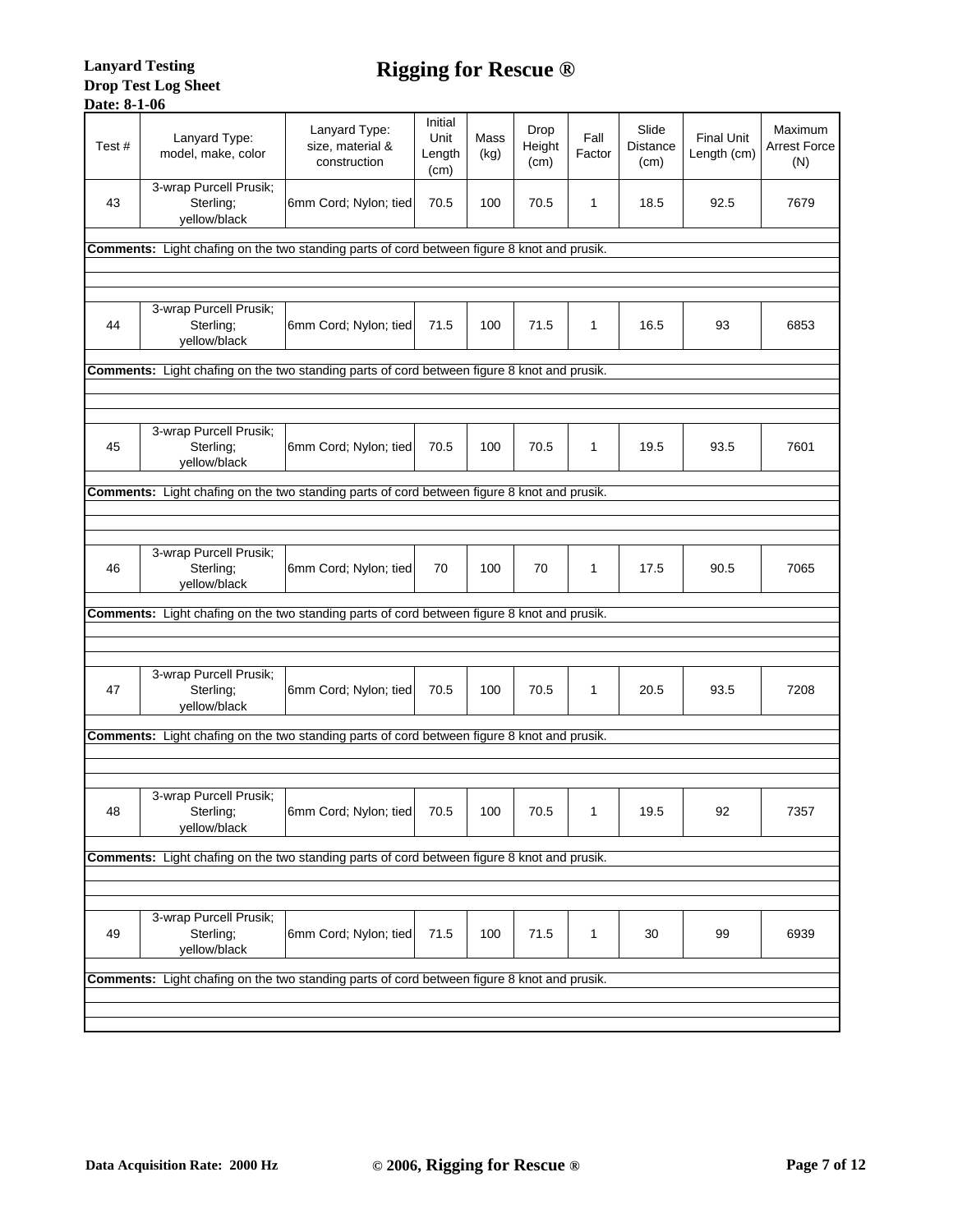| Test#                                                                                       | Lanyard Type:<br>model, make, color                                                                     | Lanyard Type:<br>size, material &<br>construction                                            | Initial<br>Unit<br>Length<br>(cm) | Mass<br>(kg) | Drop<br>Height<br>(cm) | Fall<br>Factor | Slide<br><b>Distance</b><br>(cm) | <b>Final Unit</b><br>Length (cm) | Maximum<br><b>Arrest Force</b><br>(N) |  |
|---------------------------------------------------------------------------------------------|---------------------------------------------------------------------------------------------------------|----------------------------------------------------------------------------------------------|-----------------------------------|--------------|------------------------|----------------|----------------------------------|----------------------------------|---------------------------------------|--|
| 50                                                                                          | 3-wrap Purcell Prusik;<br>Sterling;<br>yellow/black                                                     | 6mm Cord; Nylon; tied                                                                        | 70.5                              | 100          | 70.5                   | 1              | 18.5                             | 93.5                             | 7917                                  |  |
|                                                                                             | Comments: Light chafing on the two standing parts of cord between figure 8 knot and prusik.             |                                                                                              |                                   |              |                        |                |                                  |                                  |                                       |  |
|                                                                                             |                                                                                                         |                                                                                              |                                   |              |                        |                |                                  |                                  |                                       |  |
|                                                                                             |                                                                                                         |                                                                                              |                                   |              |                        |                |                                  |                                  |                                       |  |
| 51                                                                                          | 3-wrap Purcell Prusik;<br>Sterling:<br>yellow/black                                                     | 6mm Cord; Nylon; tied                                                                        | 69.5                              | 100          | 69.5                   | 1              | 20                               | 93.5                             | 7190                                  |  |
|                                                                                             | Comments: Light chafing on the two standing parts of cord between figure 8 knot and prusik.             |                                                                                              |                                   |              |                        |                |                                  |                                  |                                       |  |
|                                                                                             |                                                                                                         |                                                                                              |                                   |              |                        |                |                                  |                                  |                                       |  |
|                                                                                             |                                                                                                         |                                                                                              |                                   |              |                        |                |                                  |                                  |                                       |  |
| 52                                                                                          | 3-wrap Purcell Prusik;<br>Sterling;<br>yellow/black                                                     | 6mm Cord; Nylon; tied                                                                        | 69                                | 100          | 69                     | 1              | 18                               | 91                               | 7680                                  |  |
| <b>Comments:</b>                                                                            |                                                                                                         | Light / Moderate chafing on the two standing parts of cord between figure 8 knot and prusik. |                                   |              |                        |                |                                  |                                  |                                       |  |
|                                                                                             |                                                                                                         |                                                                                              |                                   |              |                        |                |                                  |                                  |                                       |  |
|                                                                                             |                                                                                                         |                                                                                              |                                   |              |                        |                |                                  |                                  |                                       |  |
| 53                                                                                          | 3-wrap Purcell Prusik;<br>Sterling;<br>yellow/black                                                     | 6mm Cord; Nylon; tied                                                                        | 69.5                              | 100          | 69.5                   | 1              | 18.5                             | 93                               | 7011                                  |  |
| Comments: Light chafing on the two standing parts of cord between figure 8 knot and prusik. |                                                                                                         |                                                                                              |                                   |              |                        |                |                                  |                                  |                                       |  |
|                                                                                             |                                                                                                         |                                                                                              |                                   |              |                        |                |                                  |                                  |                                       |  |
|                                                                                             |                                                                                                         |                                                                                              |                                   |              |                        |                |                                  |                                  |                                       |  |
| 54                                                                                          | 3-wrap Purcell Prusik;<br>Sterling;<br>yellow/black                                                     | 6mm Cord; Nylon; tied                                                                        | 71                                | 100          | 71                     | 1              | 21.5                             | 96                               | 7397                                  |  |
|                                                                                             | Comments: Light chafing on the two standing parts of cord between figure 8 knot and prusik.             |                                                                                              |                                   |              |                        |                |                                  |                                  |                                       |  |
|                                                                                             |                                                                                                         |                                                                                              |                                   |              |                        |                |                                  |                                  |                                       |  |
|                                                                                             |                                                                                                         |                                                                                              |                                   |              |                        |                |                                  |                                  |                                       |  |
| 55                                                                                          | 3-wrap Purcell Prusik;<br>Sterling;<br>yellow/black                                                     | 6mm Cord; Nylon; tied                                                                        | 70                                | 100          | 70                     | 1              | 11                               | 89                               | 8325                                  |  |
|                                                                                             | <b>Comments:</b> Very light chafing on the two standing parts of cord between figure 8 knot and prusik. |                                                                                              |                                   |              |                        |                |                                  |                                  |                                       |  |
|                                                                                             |                                                                                                         |                                                                                              |                                   |              |                        |                |                                  |                                  |                                       |  |
|                                                                                             |                                                                                                         |                                                                                              |                                   |              |                        |                |                                  |                                  |                                       |  |
| 56                                                                                          | 3-wrap Purcell Prusik;<br>Sterling;                                                                     | 6mm Cord; Nylon; tied                                                                        | 70.5                              | 100          | 70.5                   | 1              | 19.5                             | 93                               | 7268                                  |  |
|                                                                                             | yellow/black                                                                                            |                                                                                              |                                   |              |                        |                |                                  |                                  |                                       |  |
|                                                                                             | <b>Comments:</b> Light chafing on the two standing parts of cord between figure 8 knot and prusik.      |                                                                                              |                                   |              |                        |                |                                  |                                  |                                       |  |
|                                                                                             |                                                                                                         |                                                                                              |                                   |              |                        |                |                                  |                                  |                                       |  |
|                                                                                             |                                                                                                         |                                                                                              |                                   |              |                        |                |                                  |                                  |                                       |  |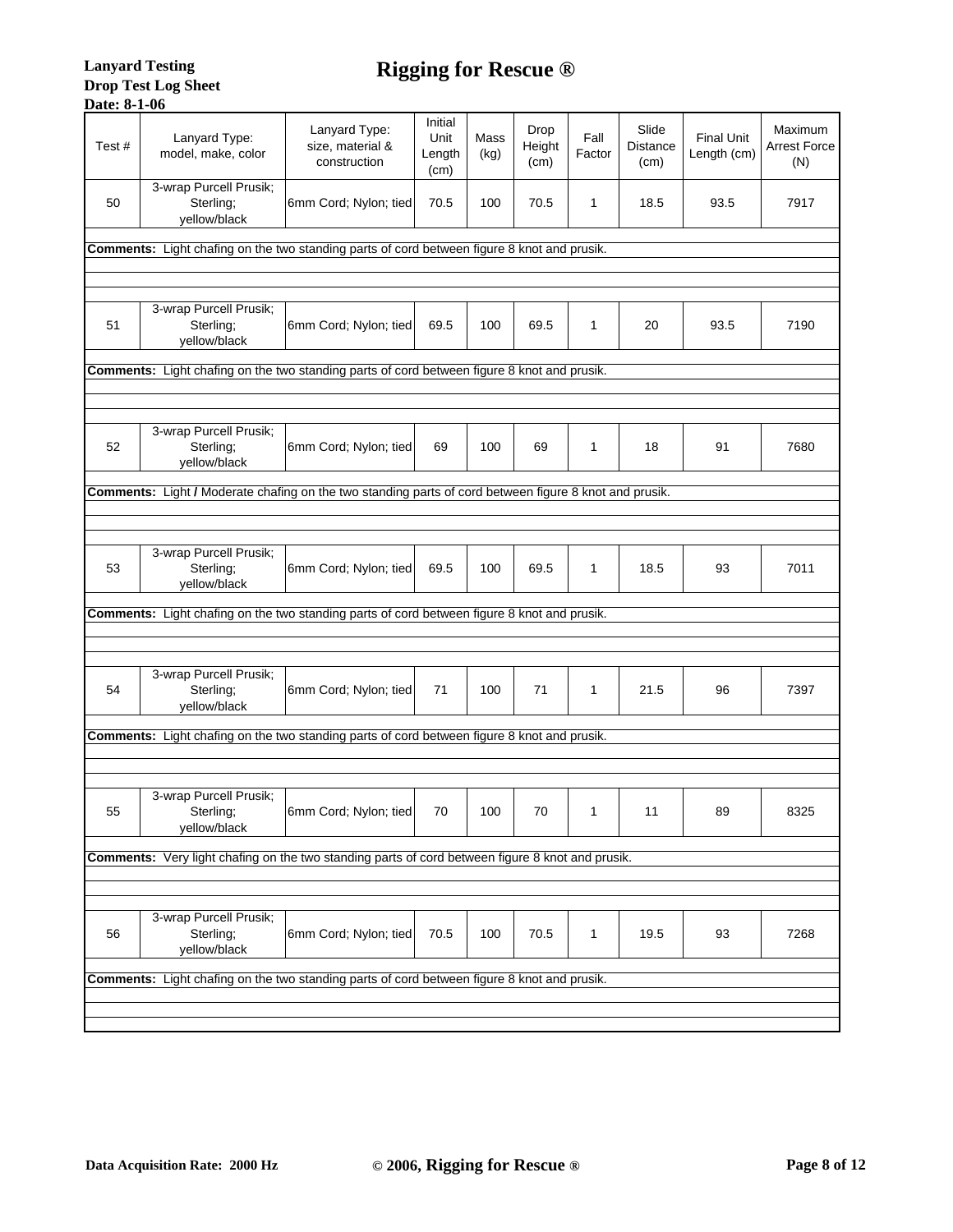| Test#                                                                                       | Lanyard Type:<br>model, make, color                                                                    | Lanyard Type:<br>size, material &<br>construction | Initial<br>Unit<br>Length<br>(cm) | Mass<br>(kg) | Drop<br>Height<br>(cm) | Fall<br>Factor | Slide<br>Distance<br>(cm) | <b>Final Unit</b><br>Length (cm) | Maximum<br><b>Arrest Force</b><br>(N) |  |
|---------------------------------------------------------------------------------------------|--------------------------------------------------------------------------------------------------------|---------------------------------------------------|-----------------------------------|--------------|------------------------|----------------|---------------------------|----------------------------------|---------------------------------------|--|
| 57                                                                                          | 3-wrap Purcell Prusik;<br>Sterling;<br>yellow/black                                                    | 6mm Cord; Nylon; tied                             | 70.5                              | 100          | 70.5                   | 1              | 25.5                      | 96                               | 7672                                  |  |
| Comments: Light chafing on the two standing parts of cord between figure 8 knot and prusik. |                                                                                                        |                                                   |                                   |              |                        |                |                           |                                  |                                       |  |
|                                                                                             |                                                                                                        |                                                   |                                   |              |                        |                |                           |                                  |                                       |  |
| 58                                                                                          | Daisy Chain (used);<br><b>Black Diamond:</b><br>Green                                                  | Spectra; 13mm                                     | 127                               | 100          | 127                    | 1              | NA                        | NA                               | 9135                                  |  |
|                                                                                             | Comments: Failure. Snapped lanyard @ the anchor side.                                                  |                                                   |                                   |              |                        |                |                           |                                  |                                       |  |
|                                                                                             |                                                                                                        |                                                   |                                   |              |                        |                |                           |                                  |                                       |  |
|                                                                                             |                                                                                                        |                                                   |                                   |              |                        |                |                           |                                  |                                       |  |
| 59                                                                                          | 3-wrap Purcell Prusik;<br>Sterling;<br>yellow/black                                                    | 6mm Cord; Nylon; tied                             | 70.5                              | 100          | 105.75                 | 1.5            | 26                        | 99.5                             | 8794                                  |  |
|                                                                                             | Comments: Light / Moderate chafing on the two standing parts of cord between figure 8 knot and prusik. |                                                   |                                   |              |                        |                |                           |                                  |                                       |  |
|                                                                                             |                                                                                                        |                                                   |                                   |              |                        |                |                           |                                  |                                       |  |
|                                                                                             |                                                                                                        |                                                   |                                   |              |                        |                |                           |                                  |                                       |  |
| 60                                                                                          | 3-wrap Purcell Prusik;<br>Sterling;<br>yellow/black                                                    | 6mm Cord; Nylon; tied                             | 72                                | 100          | 108                    | 1.5            |                           |                                  |                                       |  |
| Comments: Bad test. Shackle misalignment during fall arrest. Similar to drops # 11,13,37,39 |                                                                                                        |                                                   |                                   |              |                        |                |                           |                                  |                                       |  |
|                                                                                             |                                                                                                        |                                                   |                                   |              |                        |                |                           |                                  |                                       |  |
| 61                                                                                          | 3-wrap Purcell Prusik;<br>Sterling;<br>yellow/black                                                    | 6mm Cord; Nylon; tied                             | 69                                | 100          | 103.5                  | 1.5            | 34.5                      | 101                              | 9165                                  |  |
|                                                                                             | Comments: Moderate chafing on the two standing parts of cord between figure 8 knot and prusik.         |                                                   |                                   |              |                        |                |                           |                                  |                                       |  |
|                                                                                             |                                                                                                        |                                                   |                                   |              |                        |                |                           |                                  |                                       |  |
|                                                                                             |                                                                                                        |                                                   |                                   |              |                        |                |                           |                                  |                                       |  |
| 62                                                                                          | 3-wrap Purcell Prusik;<br>Sterling;<br>yellow/black                                                    | 6mm Cord; Nylon; tied                             | 70.5                              | 100          | 105.75                 | 1.5            |                           |                                  |                                       |  |
|                                                                                             | Comments: Bad test. Shackle misalignment during fall arrest. Similar to drops #11,13,37,39,60          |                                                   |                                   |              |                        |                |                           |                                  |                                       |  |
|                                                                                             |                                                                                                        |                                                   |                                   |              |                        |                |                           |                                  |                                       |  |
|                                                                                             | 3-wrap Purcell Prusik;                                                                                 |                                                   |                                   |              |                        |                |                           |                                  |                                       |  |
| 63                                                                                          | Sterling;<br>yellow/black                                                                              | 6mm Cord; Nylon; tied                             | 71                                | 100          | 106.5                  | 1.5            | 22                        | 97.5                             | 9516                                  |  |
|                                                                                             | Comments: Light / Moderate chafing on the two standing parts of cord between figure 8 knot and prusik. |                                                   |                                   |              |                        |                |                           |                                  |                                       |  |
|                                                                                             | Some glazing of the Nylon in the prusik coils.                                                         |                                                   |                                   |              |                        |                |                           |                                  |                                       |  |
|                                                                                             |                                                                                                        |                                                   |                                   |              |                        |                |                           |                                  |                                       |  |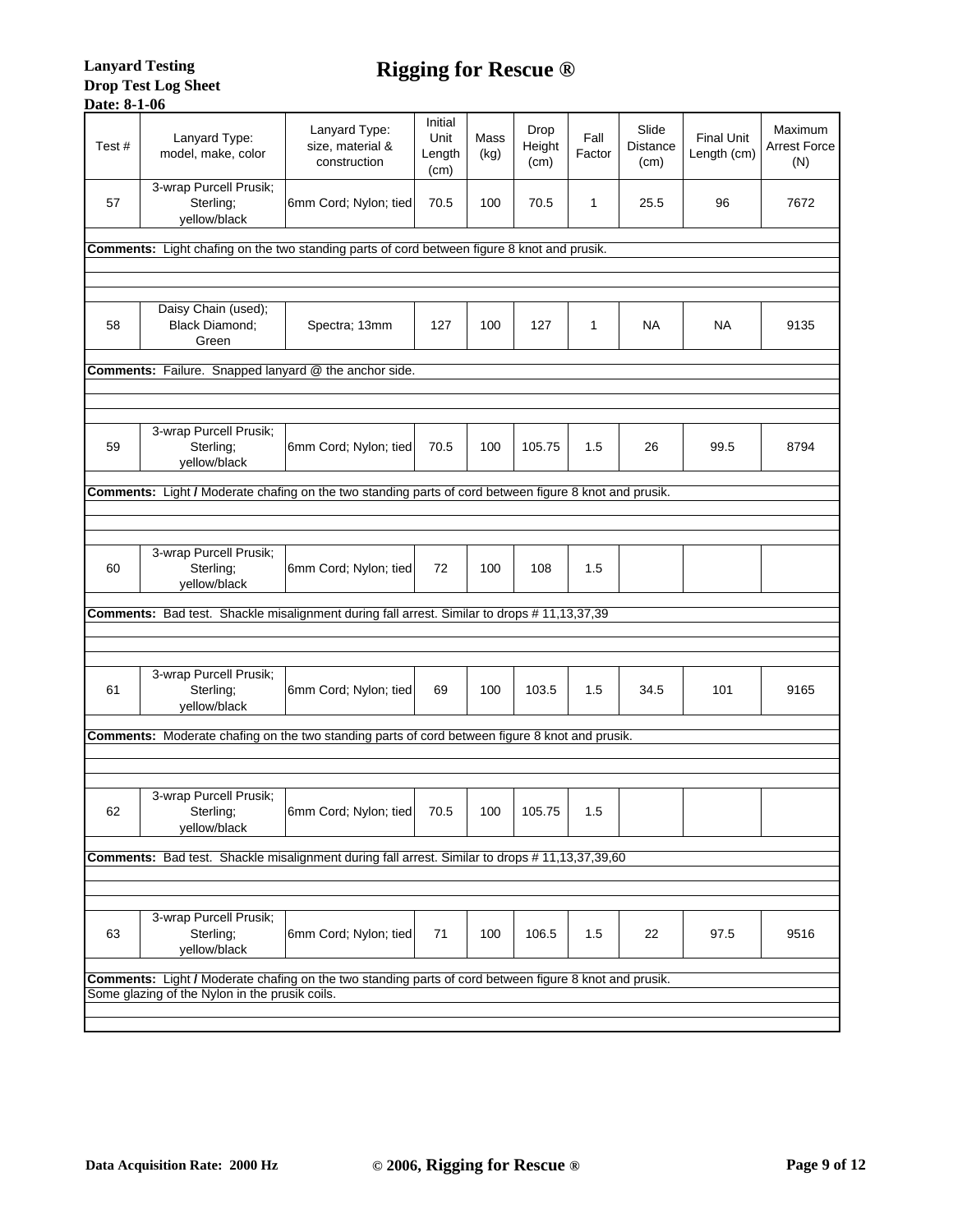| Test# | Lanyard Type:<br>model, make, color                                                                           | Lanyard Type:<br>size, material &<br>construction | Initial<br>Unit<br>Length<br>(cm) | Mass<br>(kg) | Drop<br>Height<br>(cm) | Fall<br>Factor | Slide<br>Distance<br>(cm) | <b>Final Unit</b><br>Length (cm) | Maximum<br><b>Arrest Force</b><br>(N) |
|-------|---------------------------------------------------------------------------------------------------------------|---------------------------------------------------|-----------------------------------|--------------|------------------------|----------------|---------------------------|----------------------------------|---------------------------------------|
| 64    | 3-wrap Purcell Prusik;<br>Sterling;<br>yellow/black                                                           | 6mm Cord; Nylon; tied                             | 71                                | 100          | 106.5                  | 1.5            | 23                        | 97.5                             | 9413                                  |
|       | <b>Comments:</b> Light / Moderate chafing on the two standing parts of cord between figure 8 knot and prusik. |                                                   |                                   |              |                        |                |                           |                                  |                                       |
|       | Some glazing of the Nylon in the prusik coils. Some fusing of the sheath on to itself within the prusik coils |                                                   |                                   |              |                        |                |                           |                                  |                                       |
|       |                                                                                                               |                                                   |                                   |              |                        |                |                           |                                  |                                       |
| 65    | 3-wrap Purcell Prusik;<br>Sterling:<br>yellow/black                                                           | 6mm Cord; Nylon; tied                             | 70                                | 100          | 105                    | 1.5            | 32                        | 101.5                            | 10831                                 |
|       | Comments: Light / Moderate chafing on the two standing parts of cord between figure 8 knot and prusik.        |                                                   |                                   |              |                        |                |                           |                                  |                                       |
|       | Some glazing of the Nylon in the prusik coils. Some fusing of the sheath on to itself within the prusik coils |                                                   |                                   |              |                        |                |                           |                                  |                                       |
|       |                                                                                                               |                                                   |                                   |              |                        |                |                           |                                  |                                       |
| 66    | 3-wrap Purcell Prusik;<br>Sterling;<br>yellow/black                                                           | 6mm Cord; Nylon; tied                             | 72                                | 100          | 108                    | 1.5            | 35                        | 104                              | 10580                                 |
|       | Comments: Light / Moderate chafing on the two standing parts of cord between figure 8 knot and prusik.        |                                                   |                                   |              |                        |                |                           |                                  |                                       |
|       | Some glazing of the Nylon in the prusik coils. Some fusing of the sheath on to itself within the prusik coils |                                                   |                                   |              |                        |                |                           |                                  |                                       |
|       |                                                                                                               |                                                   |                                   |              |                        |                |                           |                                  |                                       |
| 67    | 3-wrap Purcell Prusik;<br>Sterling;<br>yellow/black                                                           | 6mm Cord; Nylon; tied                             | 70                                | 100          | 105                    | 1.5            | 26.5                      | 98                               | 9339                                  |
|       | Comments: Light / Moderate chafing on the two standing parts of cord between figure 8 knot and prusik.        |                                                   |                                   |              |                        |                |                           |                                  |                                       |
|       | Some glazing of the Nylon in the prusik coils. Some fusing of the sheath on to itself within the prusik coils |                                                   |                                   |              |                        |                |                           |                                  |                                       |
|       |                                                                                                               |                                                   |                                   |              |                        |                |                           |                                  |                                       |
| 68    | 3-wrap Purcell Prusik;<br>Sterling;<br>yellow/black                                                           | 6mm Cord; Nylon; tied                             | 71                                | 100          | 106.5                  | 1.5            | 24.5                      | 97.5                             | 8669                                  |
|       | Comments: Light / Moderate chafing on the two standing parts of cord between figure 8 knot and prusik.        |                                                   |                                   |              |                        |                |                           |                                  |                                       |
|       | Some glazing of the Nylon in the prusik coils. Some fusing of the sheath on to itself within the prusik coils |                                                   |                                   |              |                        |                |                           |                                  |                                       |
|       |                                                                                                               |                                                   |                                   |              |                        |                |                           |                                  |                                       |
|       |                                                                                                               |                                                   |                                   |              |                        |                |                           |                                  |                                       |
| 69    | 3-wrap Purcell Prusik;<br>Sterling;<br>yellow/black                                                           | 6mm Cord; Nylon; tied                             | 69.5                              | 100          | 104.25                 | 1.5            | 29.5                      | 99                               | 8962                                  |
|       | Comments: Light / Moderate chafing on the two standing parts of cord between figure 8 knot and prusik.        |                                                   |                                   |              |                        |                |                           |                                  |                                       |
|       | Some glazing of the Nylon in the prusik coils. Some fusing of the sheath on to itself within the prusik coils |                                                   |                                   |              |                        |                |                           |                                  |                                       |
|       | 3-wrap Purcell Prusik;                                                                                        |                                                   |                                   |              |                        |                |                           |                                  |                                       |
| 70    | Sterling;<br>yellow/black                                                                                     | 6mm Cord; Nylon; tied                             | 70                                | 100          | 105                    | 1.5            | 30                        | 100                              | 8196                                  |
|       | Comments: Light / Moderate chafing on the two standing parts of cord between figure 8 knot and prusik.        |                                                   |                                   |              |                        |                |                           |                                  |                                       |
|       | Some glazing of the Nylon in the prusik coils. Some fusing of the sheath on to itself within the prusik coils |                                                   |                                   |              |                        |                |                           |                                  |                                       |
|       |                                                                                                               |                                                   |                                   |              |                        |                |                           |                                  |                                       |
|       |                                                                                                               |                                                   |                                   |              |                        |                |                           |                                  |                                       |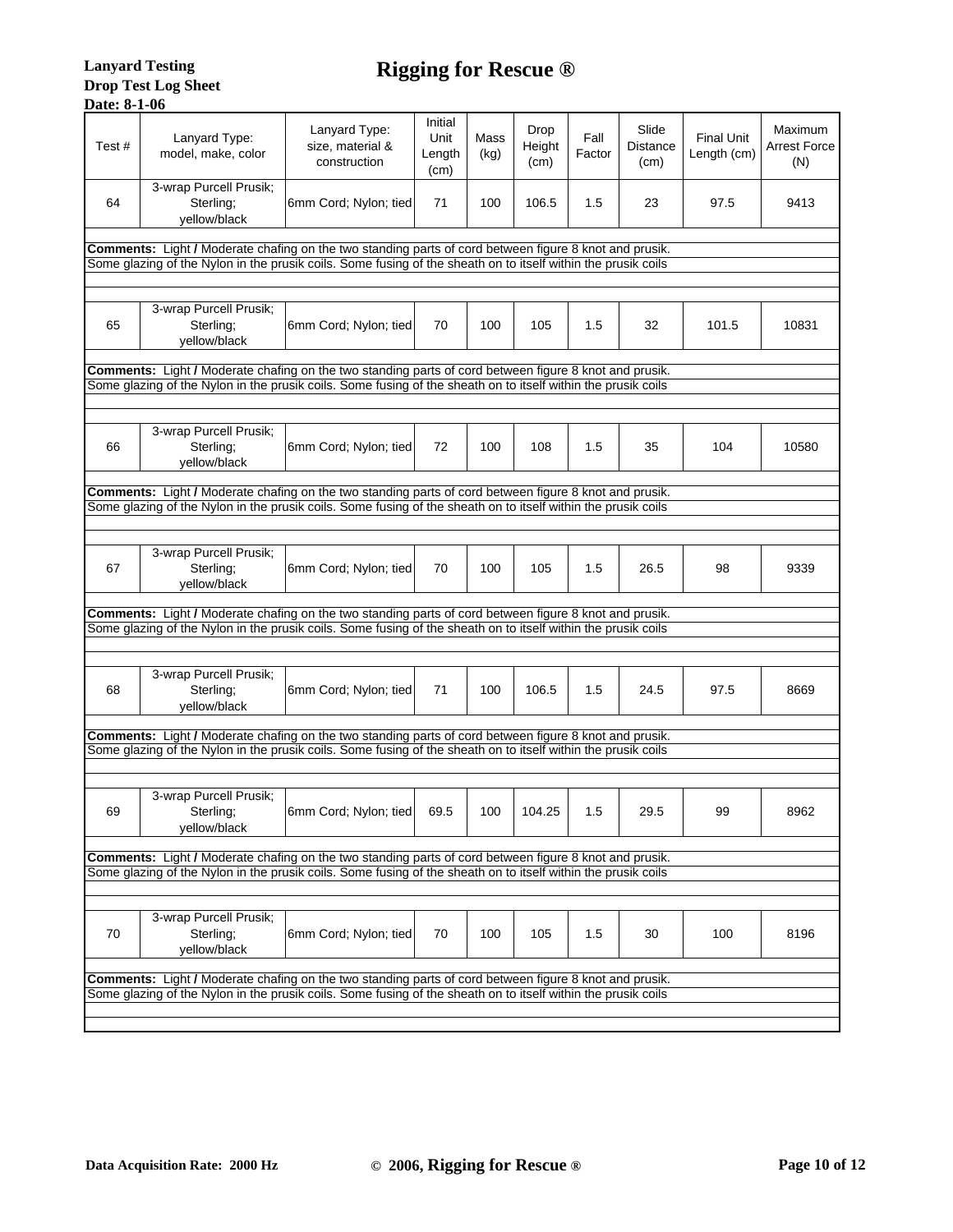| Test# | Lanyard Type:<br>model, make, color                                                                           | Lanyard Type:<br>size, material &<br>construction | Initial<br>Unit<br>Length<br>(cm) | Mass<br>(kg) | Drop<br>Height<br>(cm) | Fall<br>Factor | Slide<br>Distance<br>(cm) | <b>Final Unit</b><br>Length (cm) | Maximum<br><b>Arrest Force</b><br>(N) |
|-------|---------------------------------------------------------------------------------------------------------------|---------------------------------------------------|-----------------------------------|--------------|------------------------|----------------|---------------------------|----------------------------------|---------------------------------------|
| 71    | 3-wrap Purcell Prusik;<br>PMI:<br>purple/yellow                                                               | 6mm Cord; Nylon; tied                             | 70                                | 100          | 105                    | 1.5            | 13                        | 96.5                             | 10445                                 |
|       | Comments: Light / Moderate chafing on the two standing parts of cord between figure 8 knot and prusik.        |                                                   |                                   |              |                        |                |                           |                                  |                                       |
|       | Some glazing of the Nylon in the prusik coils. Some fusing of the sheath on to itself within the prusik coils |                                                   |                                   |              |                        |                |                           |                                  |                                       |
|       |                                                                                                               |                                                   |                                   |              |                        |                |                           |                                  |                                       |
| 72    | 3-wrap Purcell Prusik;<br>PMI:<br>purple/yellow                                                               | 6mm Cord; Nylon; tied                             | 69                                | 100          | 103.5                  | 1.5            | 25                        | 98                               | 8845                                  |
|       | Comments: Light / Moderate chafing on the two standing parts of cord between figure 8 knot and prusik.        |                                                   |                                   |              |                        |                |                           |                                  |                                       |
|       | Some glazing of the Nylon in the prusik coils. Some fusing of the sheath on to itself within the prusik coils |                                                   |                                   |              |                        |                |                           |                                  |                                       |
|       |                                                                                                               |                                                   |                                   |              |                        |                |                           |                                  |                                       |
| 73    | 3-wrap Purcell Prusik;<br>PMI:<br>purple/yellow                                                               | 6mm Cord; Nylon; tied                             | 69                                | 100          | 103.5                  | 1.5            | 24.5                      | 98                               | 8918                                  |
|       | Comments: Light / Moderate chafing on the two standing parts of cord between figure 8 knot and prusik.        |                                                   |                                   |              |                        |                |                           |                                  |                                       |
|       | Some glazing of the Nylon in the prusik coils. Some fusing of the sheath on to itself within the prusik coils |                                                   |                                   |              |                        |                |                           |                                  |                                       |
|       |                                                                                                               |                                                   |                                   |              |                        |                |                           |                                  |                                       |
| 74    | 3-wrap Purcell Prusik;<br>PMI:<br>purple/yellow                                                               | 6mm Cord; Nylon; tied                             | 70                                | 100          | 105                    | 1.5            | 15.5                      | 95                               | 9779                                  |
|       | Comments: Light / Moderate chafing on the two standing parts of cord between figure 8 knot and prusik.        |                                                   |                                   |              |                        |                |                           |                                  |                                       |
|       | Some glazing of the Nylon in the prusik coils. Some fusing of the sheath on to itself within the prusik coils |                                                   |                                   |              |                        |                |                           |                                  |                                       |
|       |                                                                                                               |                                                   |                                   |              |                        |                |                           |                                  |                                       |
| 75    | 3-wrap Purcell Prusik;<br>PMI:<br>purple/yellow                                                               | 6mm Cord; Nylon; tied                             | 67                                | 100          | 100.5                  | 1.5            | 15.5                      | 92                               | 9160                                  |
|       | Comments: Light / Moderate chafing on the two standing parts of cord between figure 8 knot and prusik.        |                                                   |                                   |              |                        |                |                           |                                  |                                       |
|       | Some glazing of the Nylon in the prusik coils. Some fusing of the sheath on to itself within the prusik coils |                                                   |                                   |              |                        |                |                           |                                  |                                       |
|       |                                                                                                               |                                                   |                                   |              |                        |                |                           |                                  |                                       |
| 76    | 3-wrap Purcell Prusik;<br>PMI;<br>purple/yellow                                                               | 6mm Cord; Nylon; tied                             | 70                                | 100          | 105                    | 1.5            | 12.5                      | 93.5                             | 11100                                 |
|       | Comments: Light / Moderate chafing on the two standing parts of cord between figure 8 knot and prusik.        |                                                   |                                   |              |                        |                |                           |                                  |                                       |
|       | Some glazing of the Nylon in the prusik coils. Some fusing of the sheath on to itself within the prusik coils |                                                   |                                   |              |                        |                |                           |                                  |                                       |
|       |                                                                                                               |                                                   |                                   |              |                        |                |                           |                                  |                                       |
| 77    | 3-wrap Purcell Prusik;<br>PMI:<br>purple/yellow                                                               | 6mm Cord; Nylon; tied                             | 68                                | 100          | 102                    | 1.5            | 16                        | 92.5                             | 9904                                  |
|       | <b>Comments:</b> Light / Moderate chafing on the two standing parts of cord between figure 8 knot and prusik. |                                                   |                                   |              |                        |                |                           |                                  |                                       |
|       | Some glazing of the Nylon in the prusik coils. Some fusing of the sheath on to itself within the prusik coils |                                                   |                                   |              |                        |                |                           |                                  |                                       |
|       |                                                                                                               |                                                   |                                   |              |                        |                |                           |                                  |                                       |